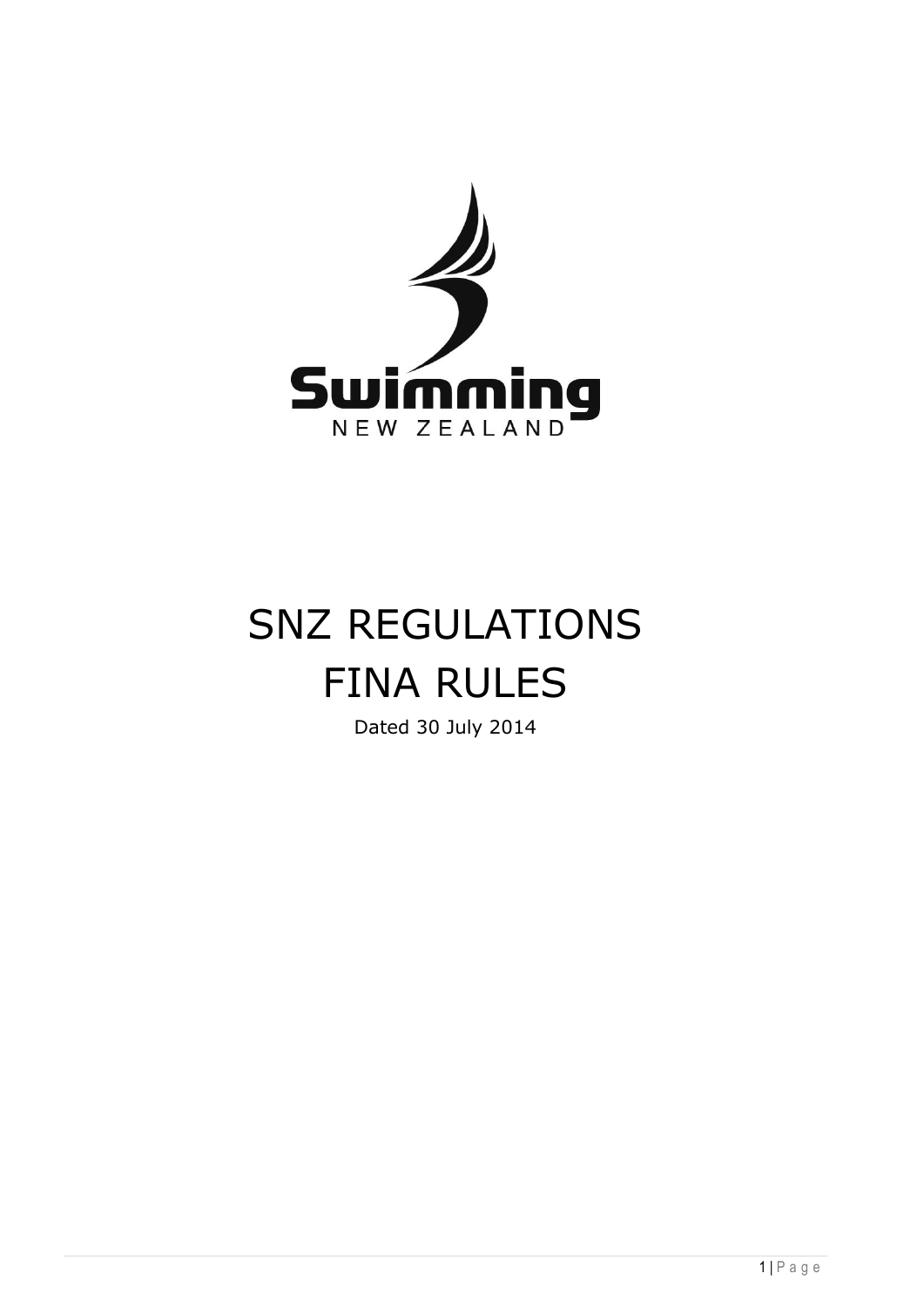# **Table of Contents**

| $\mathbf{1}$                                                                                                                                                              |                                              |
|---------------------------------------------------------------------------------------------------------------------------------------------------------------------------|----------------------------------------------|
| $\overline{\mathbf{2}}$                                                                                                                                                   |                                              |
| 3                                                                                                                                                                         |                                              |
| 4                                                                                                                                                                         |                                              |
| 5                                                                                                                                                                         |                                              |
| 6                                                                                                                                                                         |                                              |
| $\overline{\mathbf{z}}$                                                                                                                                                   |                                              |
| 8                                                                                                                                                                         |                                              |
| $\boldsymbol{9}$                                                                                                                                                          |                                              |
| 9.1<br>9.2<br>9.3<br>9,4                                                                                                                                                  |                                              |
| <b>GR</b>                                                                                                                                                                 |                                              |
| <b>SW</b>                                                                                                                                                                 |                                              |
| SW1<br>SW2<br>SW <sub>3</sub><br>SW <sub>4</sub><br>SW <sub>5</sub><br>SW <sub>6</sub><br>SW7<br>SW <sub>8</sub><br>SW <sub>9</sub><br>SW10<br><b>SW11</b><br><b>SW13</b> |                                              |
| <b>FR</b>                                                                                                                                                                 |                                              |
| FR1<br>FR <sub>2</sub><br>FR4                                                                                                                                             | GENERAL …………………………………………………………………………………………27 |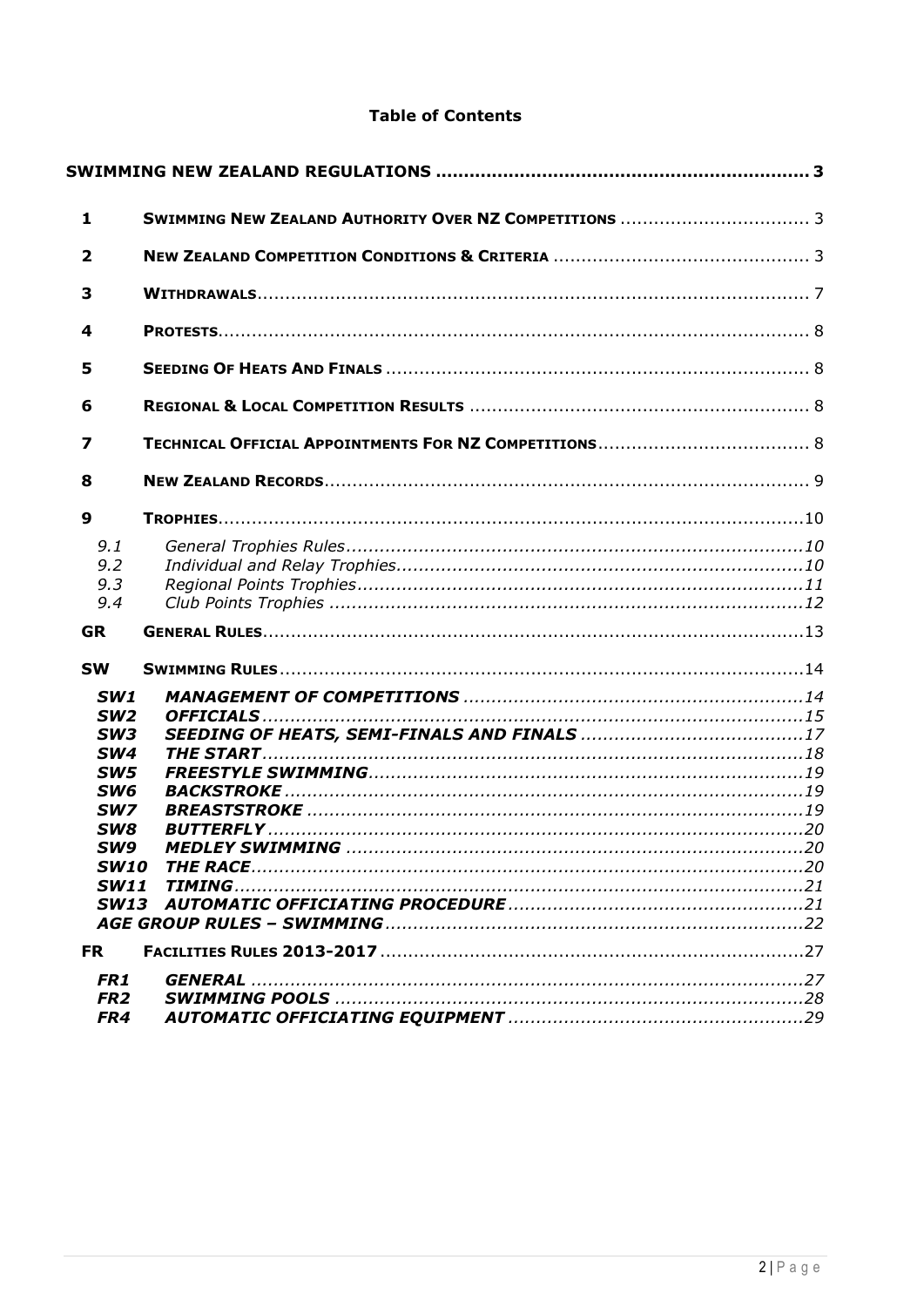# **Swimming New Zealand Regulations**

<span id="page-2-0"></span>These Swimming New Zealand (SNZ) Regulations provide basic rules for swimming competitions swum under FINA and SNZ Regulations for Regions and Clubs in New Zealand. SNZ recognises that these regulations may be adjusted for competitions within a given Region or Club but recommends that all members adhere to these regulations and FINA rules as closely as possible.

These regulations also provide specific rules for the Swimming New Zealand Competitions included in these regulations, which will be governed by FINA rules with the following exceptions.

# <span id="page-2-1"></span>**1 Swimming New Zealand Authority Over NZ Competitions**

- 1.1 SNZ reserves full authority over all New Zealand Competitions. SNZ will retain all profits and carry any losses for New Zealand Competitions in accordance with the SNZ National Swimming Championships and Competition Hosting Agreement.
- 1.2 New Zealand Competitions shall be controlled by SNZ and managed through the SNZ Events staff or a designated person(s), and hosted by the local Regional Association.
- 1.3 SNZ has the power to sanction any swimmer, coach, team member, technical official or any other person it has admitted to the venue for inappropriate behaviour at New Zealand Competitions. The sanction may include suspension from a race or the competition or expulsion from the venue or competition. SNZ shall advise the appropriate region of sanctions imposed.
- 1.4 In order to be granted accreditation for access to New Zealand Competitions, Team Managers and Coaches must be members of either Swimming New Zealand or the New Zealand Swim Coaches and Teachers Association.
- 1.5 In addition to the New Zealand Competitions, SNZ may conduct, or authorise to be conducted international, national, regional or other such competitions as SNZ shall determine.
- 1.6 SNZ reserves the right to make changes to events due to unforeseen and/or extreme circumstances. SNZ will seek feedback from the SNZ Regions if time permits prior to making any changes.

#### <span id="page-2-2"></span>**2 New Zealand Competition Conditions & Criteria**

- 2.1 All New Zealand Competitions shall be swum under Swimming New Zealand regulations. These regulations may also be adopted for use in Regional, inter-club, club or other competitions.
- 2.2 All members, swimmers and persons connected with SNZ National Competitions are bound by the rules and regulations of SNZ, FINA and the Sports Anti Doping Rules of Drug Free Sport New Zealand.
- 2.3

SNZ will publish annually, 2 separate documents for all New Zealand Competitions. These documents will contain a roster of venues and dates, New Zealand Competition qualifying times, conditions and criteria, closing dates for entries and entry fee information. The first will be released no later than January 31 each year and cover New Zealand Competitions being conducted primarily between June and December, of that year. The second document will be published no later than 31 July each year and will relate to the New Zealand Competitions conducted between January and June the following year.

- 2.4 Where the New Zealand Open Championships and the New Zealand Short Course Championships are being used as a qualification meet for major competitions, the schedule of events listed in these rules may be altered to ensure appropriate qualifying opportunities for that major competition. Such alteration shall be at the discretion of and by prior approval of the SNZ Board and shall be notified with the publications of conditions and criteria in 2.3 above.
- 2.5 The qualifying period for all New Zealand Championships and Competitions in January through June will begin the 1 of January the previous year and for events in July through December will be July 1 of the previous year. The swimmers declared entry time shall be the fastest official time swum in the qualifying period.
- 2.6 Entries close at 12 midnight on the date specified by SNZ. Late entries will not be accepted.
- 2.7 A competitor at New Zealand Competitions shall be a financial member of SNZ or an invited visitor and must have achieved the qualifying time in each individual event entered except for para swimmers as specified in specific competition rules. Only swimmers who have met and entered at least one required individual qualifying standard in the respective competition may be entered in relay events.
- 2.8 Regions must submit entries for SNZ members. No club entries are permitted. All entries must include swimmer details and proof of times. All relay entries must include the swimmers' names whose times were used to produce the entry time. Individual entry times may be verified against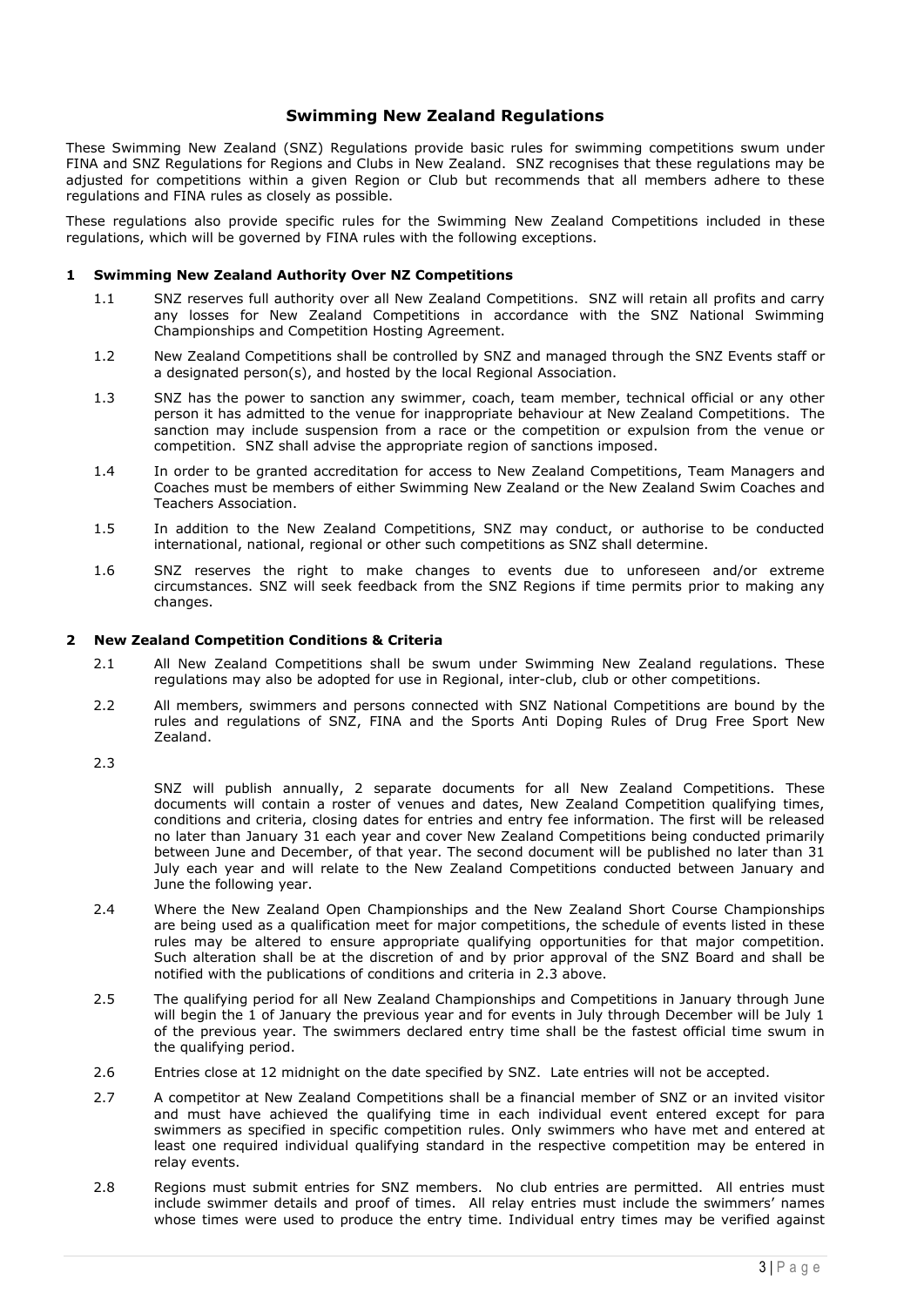the SNZ Results database. Performances from regional and local competitions not held within the Results Database may not be eligible for entry to national competitions.

- 2.9 New Zealand competitions shall utilise all 8 or 10 lanes depending on the venue. Heats, finals and timed-finals will use all available lanes.
- 2.10 Over-the-top starts for heats will generally apply for all New Zealand competitions. Over the top starts may not apply at the discretion of and subject to prior approval of SNZ. The pool will be cleared before preliminary-final, semi-final, final and timed-final starts.
- 2.11 To be eligible to score points for a club or region and to be eligible for SNZ championship titles, a swimmer must either:
	- a) Be a New Zealand citizen or hold New Zealand Residency
	- b) Have been living in New Zealand for the 3 months prior to the SNZ competition.
- 2.12 Where championship titles are awarded by age, the age of a competitor shall be as at the first day of competition.
- 2.13 Time-trials shall not be permitted for individual events at New Zealand competitions. Time-trials for relay events may be undertaken with prior approval of the SNZ Board.
- 2.14 The names of swimmers' in each relay team, and their order of swimming, shall be advised to control at least 30 minutes before the start of the session in which the event shall be swum. The composition of the relay team may be changed from heats to finals and from that submitted at the time of submission of entries.

# 2.15 New Zealand Open Championships Criteria

- 2.15.1 Dates to be advised annually. The competition will be of a length determined by SNZ and swum long course (50m), and shall be held between March and May. The exact timing will be dependent upon the scheduling of major international competitions (Olympics, Commonwealth Games and World Championships (50m)).
- 2.15.2 All swimmers shall only enter qualified events. Qualifying times swum in pools other than 50m must be converted to long course times using the SNZ Conversions.
	- 2.15.2.1 Para swimmers must hold a national swimming classification to be eligible to compete. Para swimmers qualifying times must be swum in a 50m pool.

| Heats with A and B finals           | 50m - FR, BK, BR, FL           |  |  |
|-------------------------------------|--------------------------------|--|--|
| para swimmers finals<br>(para<br>or | 100m - FR, BK, BR, FL          |  |  |
| swimmers only)                      | 200m - FR, BK, BR, FL, IM      |  |  |
|                                     | $400m$ – FR, IM                |  |  |
| Heats with para swimmers finals     | 150m - IM (para swimmers only) |  |  |
| Timed finals                        | 800 <sub>m</sub> FR            |  |  |
|                                     | 1500m FR                       |  |  |
|                                     | $4 \times 100$ MFD             |  |  |
|                                     | 4 x 100m FR                    |  |  |
|                                     | 4 x 200 m FR                   |  |  |
| Para swimmers finals (para swimmers | 50m - FR, BK, BR, FL           |  |  |
| only)                               | 100m - FR, BK, BR, FL          |  |  |
|                                     | $150m - IM$                    |  |  |
|                                     | $200m$ – FR, IM                |  |  |
|                                     | $400m - FR$                    |  |  |

2.15.3 The events which will be swum by males and females are:

- 2.15.3.1 For 50m, 100m, 200m and 400m events, there will be A and B finals. B finals will be swum when there are 20 or more swimmers that competed in the heats. The Open Championship placings will be determined from the A final.
- 2.15.3.2 Para swimmers events will be determined based on the IPC Swimming Rules and Regulations and in consultation with Paralympics New Zealand. All heats (excluding the 150m IM) shall be Circle Seeded and swum with the able-bodied heats. Finals shall be mixed class and seeded in accordance with FINA Rule SW3.
- 2.15.4 Relays will be timed-finals with all timed finals being swum at the end of the finals session. Relay events can be entered by a national selection team (for selection purposes), club team or regional team. Priority of selection to teams will be in that order. Medals will be awarded to the top 3 club and regional teams.
- 2.15.5 A maximum of two (2) international visitors may progress from heats to finals in any one event. There is no limit on international visitor entries for timed-finals but only two (2) international visitors may swim in the fastest timed-final.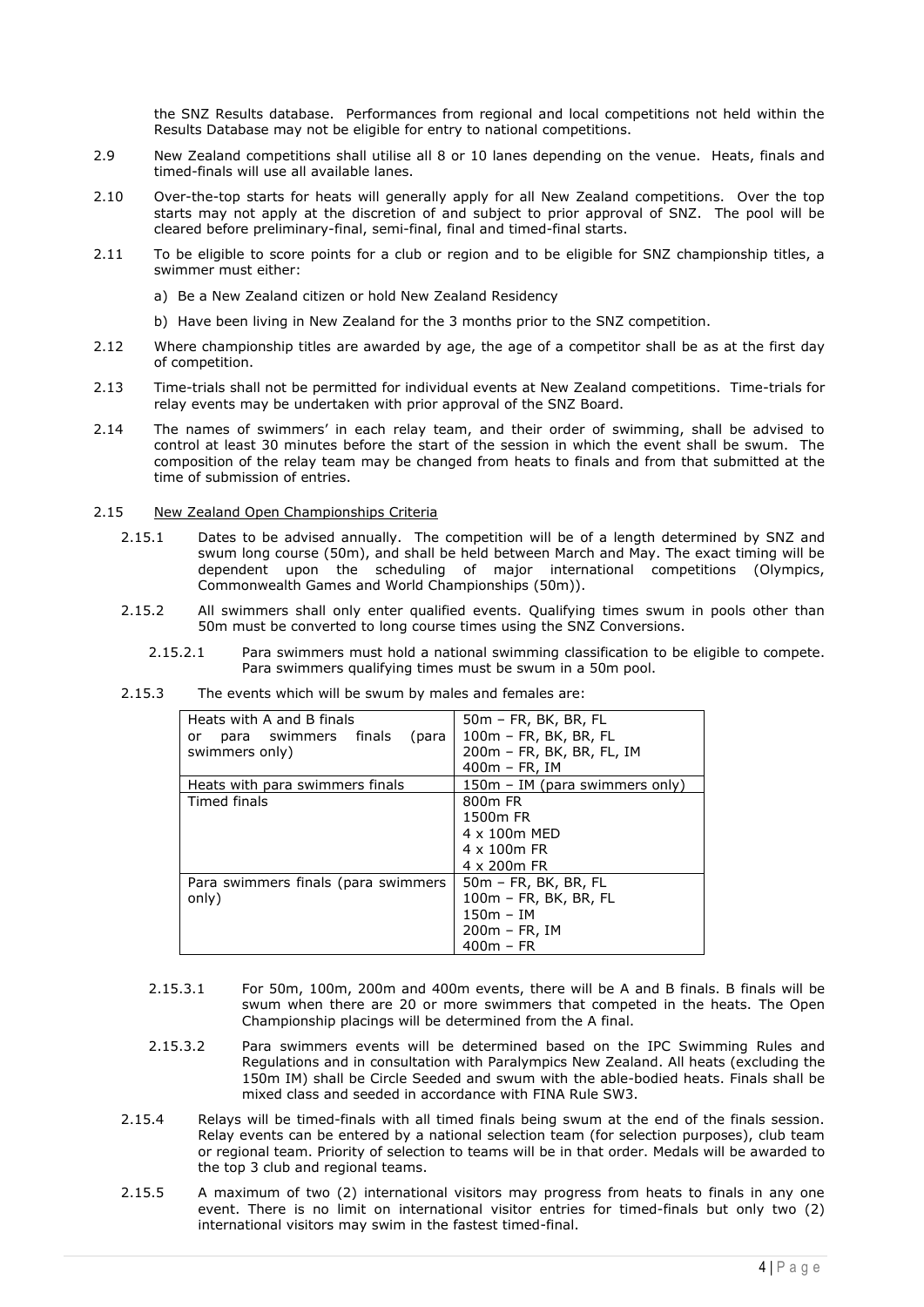- 2.15.6 Medals shall be awarded for the 1st, 2nd and 3rd New Zealanders in all events. Visitor medals shall be awarded to visitors finishing in the 1st, 2nd, or 3rd places.
	- 2.15.6.1 Medals will be awarded for the  $1<sup>st</sup>$ , 2<sup>nd</sup> and 3<sup>rd</sup> New Zealand para swimmers based on a percentage of the World Record time in relation to each classification. Para swimmer Visitor medals shall be awarded to visitors finishing in the  $1<sup>st</sup>$ ,  $2<sup>nd</sup>$  and  $3<sup>rd</sup>$  places based on a percentage of the World Record time in relation to each classification.
- 2.15.7 Championship certificates to be presented to the New Zealanders in all A finals, including relays.
- 2.16 New Zealand Short Course Championships Criteria
	- 2.16.1 Dates to be advised annually. The competition will be held over 5 days and in a short course (25m) format, and shall be held in August/September.
	- 2.16.2 The New Zealand Short Course Championships shall be restricted to individual swimmers for the following age groups: 13 years, 14 years, 15 years, 16 years and 17-18 years and open. Para swimmers events will be swum as open. Relay events shall be swum as 15 and under and 16 and over. In any relay event swimmers 15 and under may swim in either their correct age group or 16 and over, but not both.
	- 2.16.3 All swimmers (excluding para swimmers) shall only enter qualified events. Qualifying times swum in pools other than 25m must be converted to short course times using the SNZ Conversions.
		- 2.16.3.1 Para swimmers must hold a national swimming classification to be eligible to compete and must qualify for at least one event and may enter up to two (2) unqualified events. Para swimmers qualifying times can be swum in either a 25m or 50m pool (no conversions).
	- 2.16.4 Relays shall be swum at the end of the sessions.
	- 2.16.5 The events which will be swum by males and females are:

| Morning timed finals or para<br>swimmers heats with open, 17/18,<br>$15/16$ and $13/14$ finals in the<br>evening | 50m - FR, BK, BR, FL<br>100m - FR, BK, BR, FL, IM<br>200m - FR, BK, BR, FL, IM<br>$400m$ – FR, IM                                                    |  |  |
|------------------------------------------------------------------------------------------------------------------|------------------------------------------------------------------------------------------------------------------------------------------------------|--|--|
| Relays with heats and finals (if<br>reguired)                                                                    | $4 \times 100$ m FR (Club – Open /<br>Regional 15&U only)<br>4 x 200m FR (Club-Open<br>Regional 15&U)<br>4 x 100m MED (Club-Open /<br>Regional 15&U) |  |  |
| Heats with para swimmers finals                                                                                  | 150m – IM (para swimmers only)                                                                                                                       |  |  |
| Timed-finals only with the fastest                                                                               | 800m FR (Female only)                                                                                                                                |  |  |
| timed-final in the evening session                                                                               | 1500m FR (Male only)                                                                                                                                 |  |  |
| Para swimmers finals<br>(para                                                                                    | 50m - FR, BK, BR, FL                                                                                                                                 |  |  |
| swimmers only)                                                                                                   | 100m - FR, BK, BR, FL, IM                                                                                                                            |  |  |
|                                                                                                                  | 150m – IM                                                                                                                                            |  |  |
|                                                                                                                  | $200m$ – FR, IM                                                                                                                                      |  |  |
|                                                                                                                  | $400m - FR$                                                                                                                                          |  |  |

- 2.16.5.1 All timed finals shall be seeded based on the swimmer's entry time (SW3.1). The fastest timed-final in the men's 1500m and women's 800m shall be swum in the finals session.
- 2.16.5.2 Para swimmers events will be determined based on the IPC Swimming Rules and Regulations and in consultation with Paralympics New Zealand. All heats shall be Circle Seeded and swum with the able-bodied heats (excluding the 150m IM). Finals shall be mixed class and seeded in accordance with FINA Rule SW3.
- 2.16.6 A maximum of two (2) international visitors may progress from morning timed finals to evening finals in any one final. There is no limit on international visitor entries for timed-finals but only two (2) international visitors may swim in the fastest timed-final.
- 2.16.7 Medals shall be awarded for the 1st, 2nd and 3rd New Zealanders in all events. Visitor medals shall be awarded to visitors finishing in the 1st, 2nd or 3rd places.
	- 2.16.7.1 Medals will be awarded for the  $1<sup>st</sup>$ , 2<sup>nd</sup> and 3<sup>rd</sup> New Zealand para swimmers based on a percentage of the World Record time in relation to each classification. Para swimmer Visitor medals shall be awarded to visitors finishing in the  $1<sup>st</sup>$ ,  $2<sup>nd</sup>$  and  $3<sup>rd</sup>$  places based on a percentage of the World Record time in relation to each classification.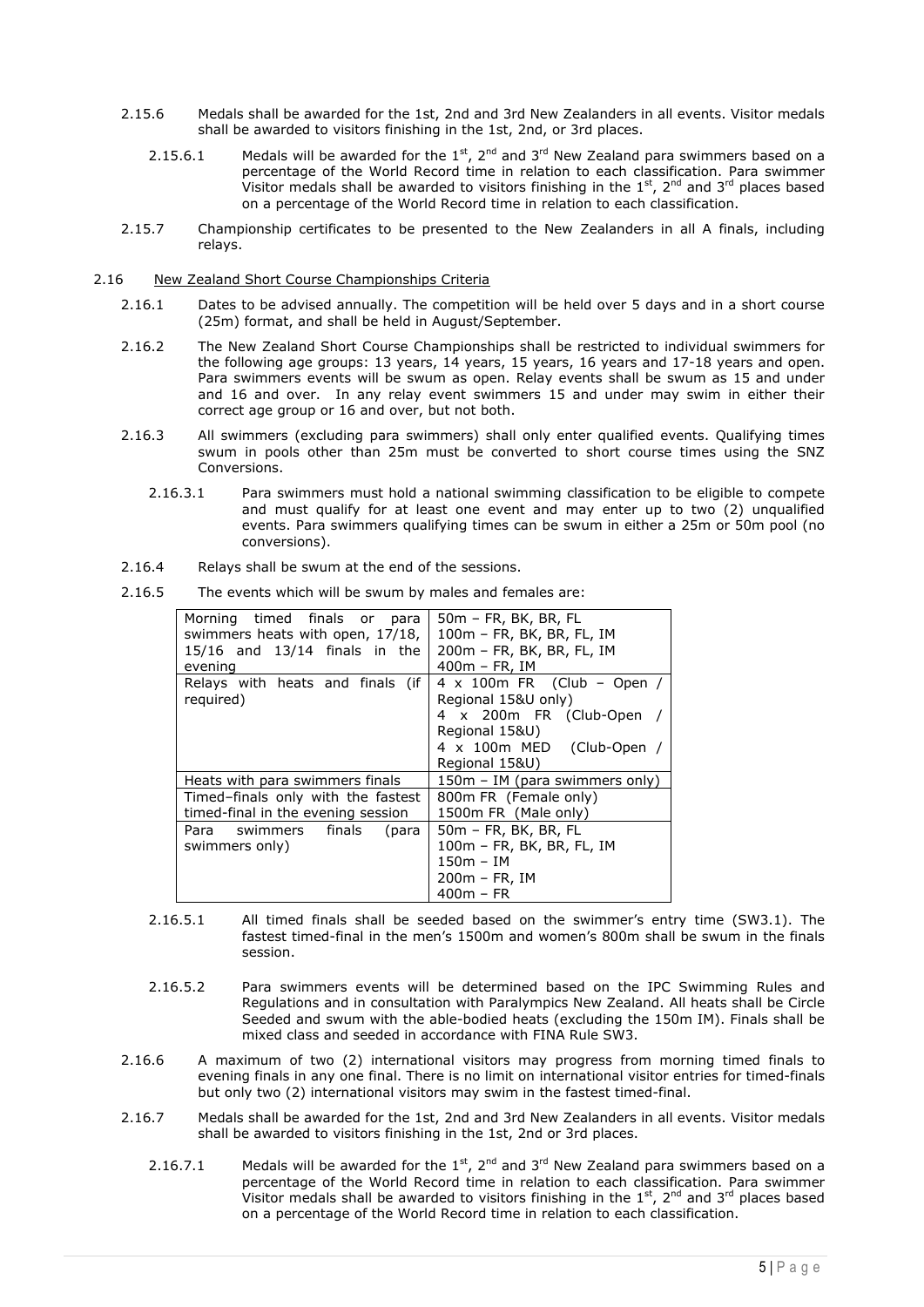- 2.16.8 Championship certificates to be presented to the New Zealanders in all finals, including relays.
- 2.17 New Zealand Age Group Championships Criteria
	- 2.17.1 Date to be advised annually. Shall be held in April/May each year. The championship will be 5 days in length and of a long course (50m) format. The championships will commence on a Tuesday and run through Saturday.
	- 2.17.2 The New Zealand Age Group Championships shall be restricted to individual swimmers for the following age groups: 12-13 years combined, 14 years, 15 years, 16 years and 17-18 years combined. Relay events shall be swum as 15 and under and 16 and over. In any relay event swimmers 15 and under may swim in either their correct age group or 16 and over, but not both.
	- 2.17.3 All swimmers shall only enter events for which they have qualified. Qualifying times swum in pools other than 50m must be converted to long course times using the SNZ Conversions.
	- 2.17.4 Relays shall be swum at the end of the sessions.
	- 2.17.5 The events which will be swum by males and females are:

| Heats<br>Age Group Finals | $50m$ – FR, BK, BR, FL<br>100m - FR, BK, BR, FL<br>200m - FR, BK, BR, FL, IM |  |
|---------------------------|------------------------------------------------------------------------------|--|
|                           | 400m - FR, IM                                                                |  |
|                           | 4 x 50m FR (Regional/Club)                                                   |  |
|                           | 4 x 50m MED (Regional/Club)                                                  |  |
| Timed-finals              | 800m FR (Female only)                                                        |  |
|                           | 1500m FR (Male only)                                                         |  |

- 2.17.5.1 Timed-finals shall be seeded based on swimmers entry times with all ages seeded together and the fastest timed-final race in individual events shall be swum in the finals session.
- 2.17.6 A maximum of two (2) international visitors may progress from heats to finals in any one event. There is no limit on international visitor entries for timed-finals but only two (2) international visitors may swim in the fastest timed-final.
- 2.17.7 Medals shall be awarded for the 1st, 2nd and 3rd New Zealanders in all events. Visitor medals shall be awarded to visitors finishing in the 1st, 2nd or 3rd places.
- 2.17.8 Championship certificates to be presented to the top ten New Zealanders in all finals, including relays.
- 2.18 New Zealand Open Water Championships Criteria
	- 2.18.1 Date to be advised annually. Shall be held between January and April and will be swum by male and female as an open timed-final. Will be swum over FINA distances of 5km, 10km and/or 25km as determined by SNZ.
	- 2.18.2 In cases of emergency abandonment the race will be restarted from the beginning at the earliest possible moment.
		- 2.18.2.1 The 10km event shall have precedence over the 5km event.
		- 2.18.2.2 The 5km event may be rescheduled to a later start time, and/or date.
	- 2.18.3 Medals shall be awarded for the 1st, 2nd and 3rd New Zealanders in the following age categories 13-15 years, 16-17 years and Open.
	- 2.18.4 Medals shall be awarded for the 1st, 2nd and 3rd Visitors in the following age categories 13- 15 years, 16-17 years and Open.
	- 2.18.5 Championship certificates to be presented to the top ten New Zealanders in all age groups in all events.
	- 2.18.6 There is no limit on international visitor entries for this competition.
- 2.19 New Zealand Junior Championships Criteria
	- 2.19.1 Date to be advised annually. Shall be held in February/March each year. The championship will be 3 days in length and of a long course (50m) format. The championship will commence on a Friday and run through Sunday.
	- 2.19.2 The New Zealand Junior Championships shall be restricted to swimmers for the following individual age groups: 10 and under, 11 years, and 12 years. Relay events shall be swum as 12 years and under.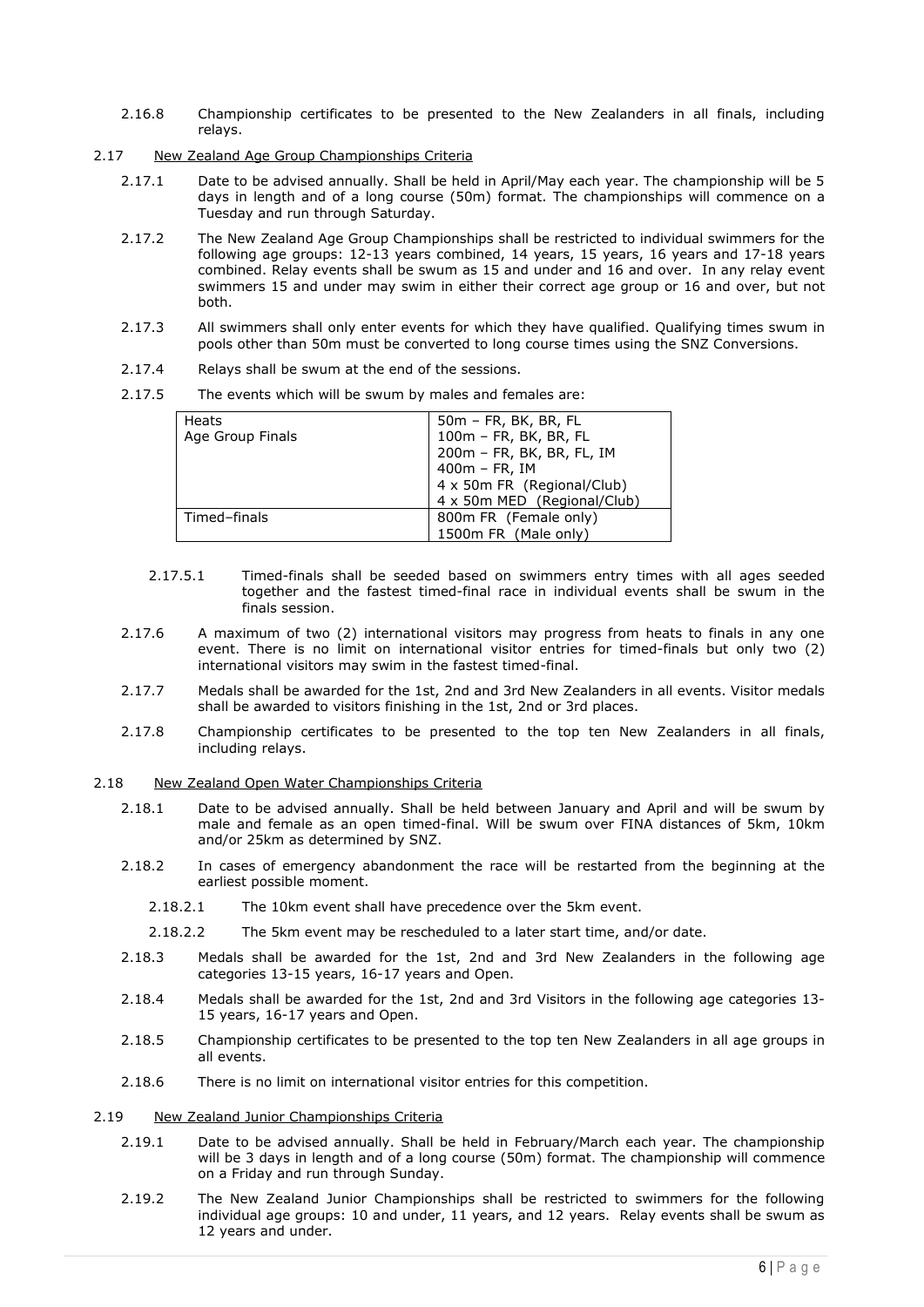- 2.19.3 All events at the New Zealand Junior Championships shall be swum as timed-finals in age groups. SNZ Regulation 2.10 regarding over the top starts in timed-finals may not apply at the discretion of, and subject to prior approval of, SNZ.
- 2.19.4 All swimmers shall only enter qualified events.
- 2.19.5 Qualifying times swum in pools other than 50m times must be converted using SNZ Conversions.
- 2.19.6 Regional relays only shall be swum at the end of the sessions.
- 2.19.7 The events which will be swum by males and females are:

| Age Group Timed-finals                                                                                                                                                                                                        | $50m$ – FR, BK, BR, FL<br>100m - FR, BK, BR, FL<br>200m - FR, BK, BR, IM          |
|-------------------------------------------------------------------------------------------------------------------------------------------------------------------------------------------------------------------------------|-----------------------------------------------------------------------------------|
| 12 years & Under Timed-finals                                                                                                                                                                                                 | $200m - FL$<br>$400m$ – FR, IM<br>4 x 50m FR (Regional)<br>4 x 50m MED (Regional) |
| The collection of the state of the collection of the state of the state of the state of the state of the state of the state of the state of the state of the state of the state of the state of the state of the state of the | a a dhe san san dheessa an dhan an bann a bheas an                                |

- 2.19.8 Timed-finals shall be seeded based on swimmer's entry times.
- 2.19.9 No international visitor entries allowed.
- 2.19.10 Medals shall be awarded for the 1st, 2nd and 3rd New Zealand place-getters.
- 2.19.11 Championship certificates to be presented to the top ten New Zealanders in all events, including relays.

#### 2.20 New Zealand Division II Competition Criteria

- 2.20.1 Date to be advised annually. Shall be held in March/April each year. The competition will be 4 days in length and of a long course (50m) or short course (25m) format. The competition will commencing on a Wednesday and run through Saturday.
- 2.20.2 The Division II Competition shall be restricted to individual swimmers for the following age groups: 13 years, 14 years, 15 years and 16-18 years.
- 2.20.3 Relay events shall be swum as 14 and under, and 15 and over. In any relay event swimmers 14 & under may swim in either their correct age group or 15 & over, but not in both. Mixed relay teams must be made up of 2 male and 2 female swimmers.
- 2.20.4 A swimmer who has qualified for either the New Zealand Open Championships or the New Zealand Age Group Championships (in an able bodied event) is ineligible to enter the Division II Competition in that year (includes qualifying by converted times).
- 2.20.5 All swimmers shall only enter qualified events. Qualifying times must be converted using the SNZ Conversions if swum in a different course to the competition.
- 2.20.6 The events which will be swum by males and females are:

| Heats            | $50m$ – FR, BK, BR, FL    |
|------------------|---------------------------|
| Age Group Finals | 100m - FR, BK, BR, FL, IM |
|                  | 200m - FR, BK, BR, FL, IM |
|                  | 4x50m FR (Regional/Club)  |
|                  | 4x50m MED (Regional/Club) |
|                  | 4x50m FR Mixed (Club)     |
| Timed-finals     | $400m$ – FR, IM           |
|                  | 800m FR (Female)          |
|                  | 1500m FR (Male)           |

- 2.20.7 Timed-finals shall be seeded based on swimmer's entry times with all ages seeded together and the fastest timed-final race in individual events shall be swum in the finals session.
- 2.20.8 A maximum of two (2) international visitors may progress from heats to finals in any one event. There is no limit on international visitor entries for timed-finals but only two (2) international visitors may swim in the fastest timed-final.
- 2.20.9 Medals will be awarded for the 1st, 2nd and 3rd New Zealanders in all events. Visitor medals shall be awarded to visitors finishing in the 1st, 2nd and 3rd places. No certificates will be awarded for this competition.

# <span id="page-6-0"></span>**3 Withdrawals**

3.1 In all competitions, a competitor or team not wishing to take part in a preliminary final, semi final and final in which qualification was earned shall withdraw within 30 minutes following the preliminaries or the semi-finals of the event in which the qualification took place. Any competitor or team who withdraws from preliminary finals, semi finals and finals more than 30 minutes after the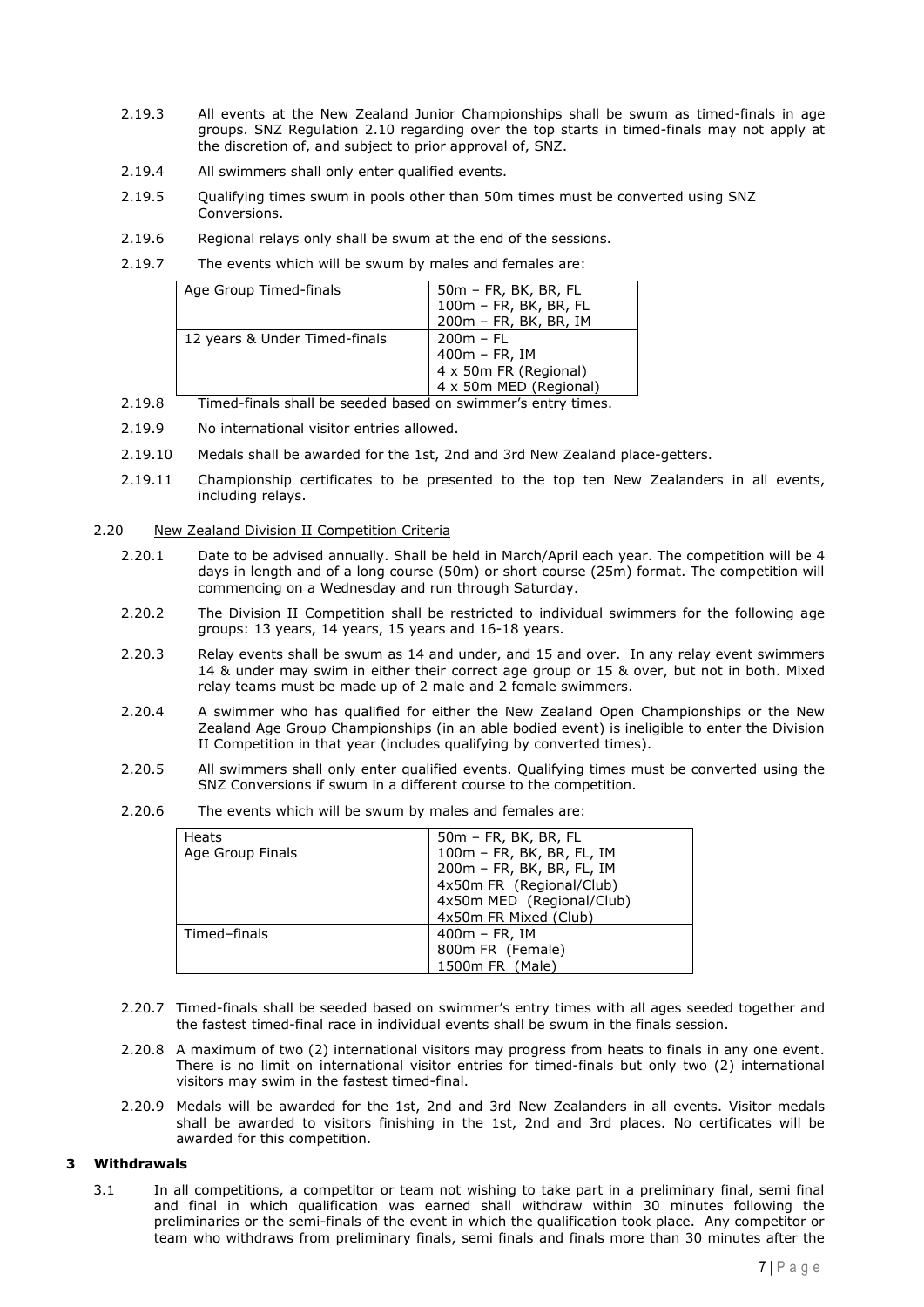preliminary or semi final in which qualification was earned shall pay without excuse to SNZ a fee as determined by SNZ.

3.2 For timed finals withdrawals must be advised by the end of the session preceding the start of the timed final event. i.e. the day before.

# <span id="page-7-0"></span>**4 Protests**

- 4.1 Protests are possible:
	- 4.1.1 If the rules and regulations for the conduct of the competition are not observed.
	- 4.1.2 If other conditions endanger the competitions and/or competitors, or
	- 4.1.3 Against decisions of the referee; however no protest shall be allowed against decision of fact
- 4.2 Protests must be submitted:
	- 4.2.1 To the referee
	- 4.2.2 In writing
	- 4.2.3 By the responsible team leader only
	- 4.2.4 Together with a fee as determined by SNZ
	- 4.2.5 Within 30 minutes following the conclusion of the respective event.
	- 4.2.6 If conditions causing a potential protest are noted prior to the event a protest must be lodged before the signal to start is given.
- 4.3 All protests shall be considered by the referee. If the referee rejects the protest, they must state the reason for their decisions. The Regional Team Manager may appeal the rejection to the Jury of Appeal whose decision shall be final.
- 4.4 If the protest is rejected, the deposit will be forfeited to SNZ. If the protest is upheld the deposit will be returned.

# <span id="page-7-1"></span>**5 Seeding Of Heats And Finals**

- 5.1 Refer to FINA Rule SW3.
- 5.2 Where heats and timed finals are run, the following procedure shall apply:
	- 5.2.1 Seeding of timed-finals will be according to the swimmers submitted entry times, the fastest group of swimmers shall be placed in the last heat, the next fastest group of swimmers in the penultimate heat, and the next fastest in the preceding heat, etc until all swimmers are assigned to a heat.
	- 5.2.2 Lanes shall be assigned in descending order of submitted times within each heat in accordance with FINA Rule SW 3.1.2
- 5.3 Semi Finals and Finals, other than timed-finals, shall be seeded in accordance with FINA Rule SW3.

#### <span id="page-7-2"></span>**6 Regional & Local Competition Results**

6.1 A complete set of official results of all regional and local competitions swum under SNZ rules must be forwarded in an electronic format (TM results file) to SNZ within 14 days of the competition for the SNZ Results Database. These must be emailed to [events@swimmingnz.org.nz](mailto:events@swimmingnz.org.nz) as well as sent to Take Your Marks.

## <span id="page-7-3"></span>**7 Technical Official Appointments For NZ Competitions**

- 7.1 SNZ will invite applications for technical officials for all New Zealand competitions.
	- 7.1.1 For meets to be recognised as an approved meet the follow minimum standards must be met.
	- 7.1.2 SNZ shall assign the key positions for all national meets with a minimum of:
		- meet director (1)
		- referee (2)
		- judge of stroke (4)
		- starter (2)
		- chief inspector of turns (2)
		- inspector of turns (10 for a 10 lane pool and 8 for an 8 lane pool)
		- control room supervisor (1)
		- chief timekeeper (1)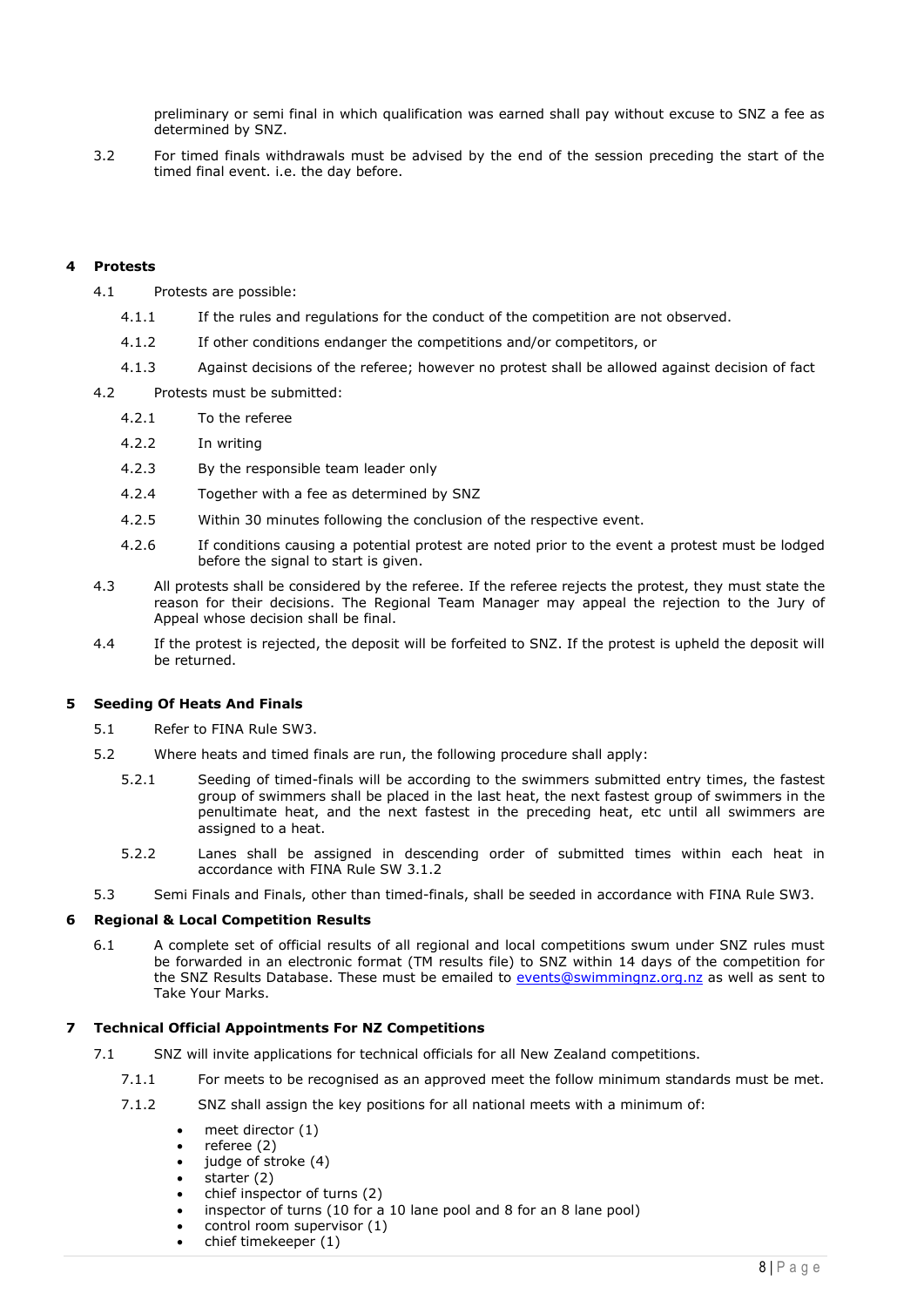- $\bullet$  timekeeper (1 per lane)
- clerk of course (1)
- announcer (1)
- 7.1.3 For all other meets to be classed as approved they must have a minimum of:
	- referee (1) Regional Qualification
	- judge of stroke (2) National IOT or Regional JOS or Referee
	- starter  $(1)$  Regional Qualification
	- inspector of turns (1 for every 3 lanes at each end) Regional IOT Qualification
	- chief timekeeper
	- timekeeper (3 per lane if manual, 1 per lane if electronic)
- 7.1.4 The meet director shall have the authority to alter or add to the SNZ assignments as necessary to ensure the minimum assignment is met.
- 7.2 A Jury of Appeal shall be appointed by SNZ prior to the competition. The Jury shall have the power to hear and adjudicate on appeals against decisions by the Referee. The Jury shall consist of the meet director and two other suitably qualified persons. Decisions by the Jury shall be final.
- 7.3 Any matter for which the SNZ Regulations do not provide shall be determined by the SNZ designated person as defined in regulation 1.2.

# <span id="page-8-0"></span>**8 New Zealand Records**

- 8.1 SNZ shall maintain a register of all New Zealand long-course and short-course individual and regional relay records, New Zealand long-course and short-course relay records.
- 8.2 New Zealand records will only be accepted when times are recorded by automatic timing or semiautomatic timing in the event of an automatic timing system malfunction and shall be recognised to 100th (one hundredth) of a second. Swimmers will be recognised as joint holders of the record when more than one has the same time.
- 8.3 Butterfly, Backstroke, Breaststroke and Individual Medley records cannot be set in Freestyle events.
- 8.4 The distances for New Zealand individual and relay records and age-group records for males and females shall be:

| Long Course & Short Course | 50m - FR, BK, BR, FL      |  |  |
|----------------------------|---------------------------|--|--|
| Open & Age Group Records   | 100m - FR, BK, BR, FL     |  |  |
|                            | 200m - FR, BK, BR, FL, IM |  |  |
|                            | $400m$ – FR, IM           |  |  |
|                            | $800m - FR$               |  |  |
|                            | $1500m - FR$              |  |  |
| Long Course & Short Course | 4 x 100m MED              |  |  |
| Open Records only          | $4 \times 100$ m FR       |  |  |
|                            | 4 x 200 m FR              |  |  |
| <b>Short Course</b>        | 50m - FR, BK, BR, FL      |  |  |
| Open & Age Group Records   | 100m - FR, BK, BR, FL, IM |  |  |
|                            | 200m - FR, BK, BR, FL, IM |  |  |
|                            | $400m$ – FR, IM           |  |  |
|                            | $800m - FR$               |  |  |
|                            | 1500m - FR                |  |  |

- 8.5 New Zealand age group records will be recognised for males and females in yearly ages as follows:- 12 years and under, 13 years, 14 years, 15 years, 16 years, 17 years, and 18 years. Age will be determined as at the date of the swim.
- 8.6 A swimmer may establish a record for an intermediate distance within an individual record distance. The swimmer must successfully complete the entire distance for the record to be accepted.
- 8.7 The NZ relay record shall be the fastest time recorded by 4 New Zealanders.
- 8.8 For regional relay records all swimmers for whom the record is claimed must be current members of the one region.
- 8.9 The first swimmer in a relay, except in mixed relays, event may establish a record for an individual record distance. The individual performance shall not be nullified by any team disqualifications for violations after the record is achieved.
- 8.10 An application must be received by SNZ within 21 days of the date of the performance, or within 21 days of a competitor/team returning from overseas. Record certificates shall be issued for all ratified records.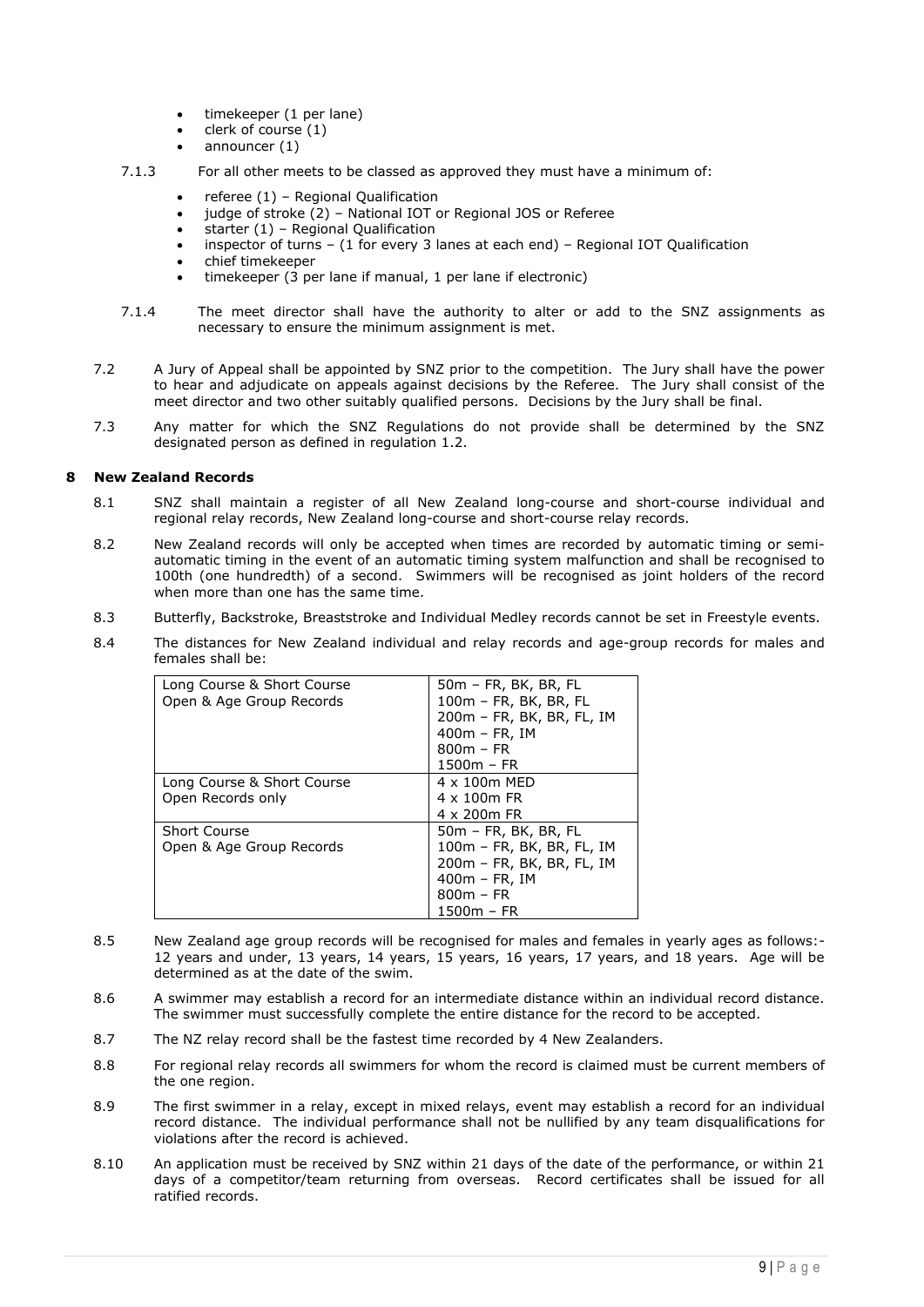# <span id="page-9-0"></span>**9 Trophies**

## <span id="page-9-1"></span>9.1 General Trophies Rules

- 9.1.1 All trophies shall always remain the property of SNZ. Replicas or miniatures shall be awarded to the recipient. Original trophies shall be engraved with the recipient's name, unless specified otherwise.
- 9.1.2 Only Swimming New Zealand members are eligible for consideration for trophies or trophy points.
- 9.1.3 Points shall be awarded to Regions and Clubs based upon the finishing position in the finals or timed finals of the relative New Zealand Competitions.
- 9.1.4 No points shall be awarded or allocated to Visitors placing in any event. Swimming New Zealand members relative points place shall not be advanced to replace any visitor. (Reflecting the actual placing of the swimmer in the event)
- <span id="page-9-3"></span>9.1.5 Standard SNZ Points table shall be for all swimmers in A finals. In timed finals the number of lanes will determine the number of swimmers scoring. In an eight lane pool eight swimmers will score, in a ten lane pool ten swimmers will score. Points for place getters as follows:

| <b>Place</b> |          |          | -               |                       |         | n  |   | o | o | 10 |
|--------------|----------|----------|-----------------|-----------------------|---------|----|---|---|---|----|
| Points       | ገሬ<br>∠∪ | <b>.</b> | <b>. .</b><br>- | $\overline{a}$<br>. . | -<br>ᆠᄼ | 10 | 8 |   |   |    |

<span id="page-9-4"></span>9.1.6 Duncan Laing Trophy table shall be for the top 3 placing as follows:

| <b>Place</b> |     |   |
|--------------|-----|---|
| Points       | י 1 | n |

#### <span id="page-9-2"></span>9.2 Individual and Relay Trophies

#### 9.2.1 BAXTER O'NEILL TROPHY 1959

The Baxter O'Neill trophy is awarded for Swimmer of the Year. It is presented for swimming performance, services to the sport, and character. The award shall be selected by the SNZ selectors. The period of selection will be from the end of the previous to the end of the current New Zealand Open Championships.

# 9.2.2 BILLIE FITZSIMMONS CUP

The Billie Fitzsimmons cup is awarded to the individual with the most outstanding performance of the year in the international competitions listed below. The award shall be selected by the SNZ selectors and be based on the highest place ranking in top international competition in the preceding calendar year. For the purposes of this award international competitions shall be ranked in descending order Olympics, World long Course, World Short Course, Commonwealth Games, and Pan Pacs.

# 9.2.3 INTERNATIONAL AWARD

The International award is awarded for the best individual long course performance by a New Zealander during each calendar year. The award shall be selected by the SNZ selectors and be based on the FINA points equivalent at the time of the performance. The Award shall be in the form of a framed certificate or medal stating details of the performance, which gained the Award.

# 9.2.4 HAROLD PETTIT TROPHY

The Harold Pettit trophy is awarded for the most outstanding individual performance, in an Open event, at the New Zealand Open Championships. The award shall be selected by the SNZ selectors and be based on the FINA points equivalent at the time of the performance. The statuette shall not be engraved.

# 9.2.5 LIFE MEMBERS TROPHY

The Life Members trophy is awarded for the most outstanding individual performance at the New Zealand Age Group Championships. The award shall be selected by the SNZ selectors and be based on the single event XLR8 points at the time of the performance.

#### 9.2.6 BROCKETT AWARD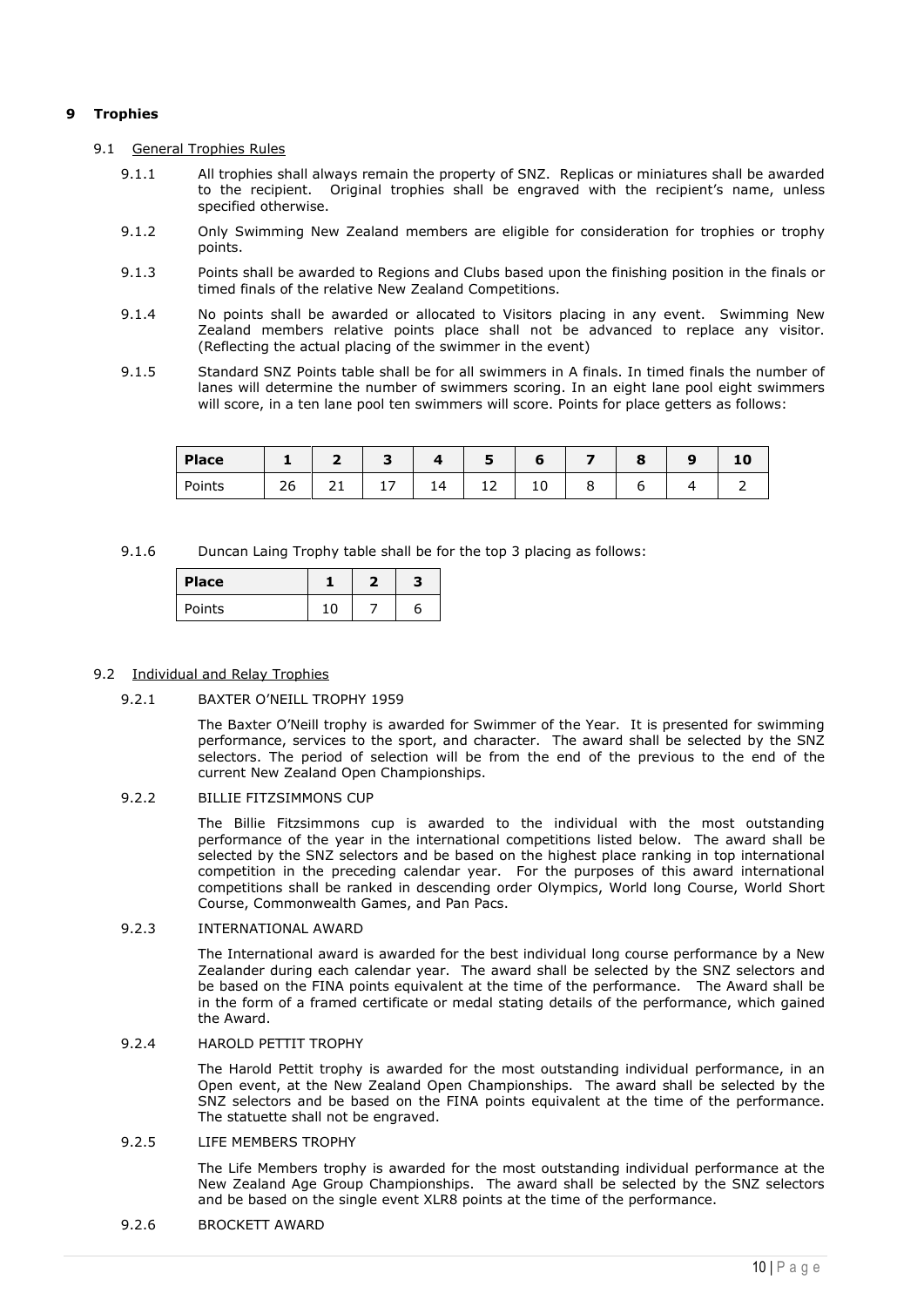Cash prizes of \$500, each presented at the New Zealand Age Group Championships or New Zealand Open Championships whichever falls later to one male and one female swimmer who have the most outstanding 15 & under performance in the period. The award shall be selected by the SNZ selectors and be based on the single event XLR8 points at the time of the performance. The period of selection will be from the end of the previous to the end of the current New Zealand Age Group Championships.

#### 9.2.7 HANSELLS TROPHY

The Hansells trophy is awarded to the swimmer who breaks an existing New Zealand Age Group Record by the greatest percentage margin at the New Zealand Age Group Championships. For the purposes of calculating the margin the approved schedule of New Zealand Age Group Records at the commencement of the New Zealand Age Group Championships shall be used.

#### 9.2.8 DARMSTADT TROPHY

The Darmstadt trophy is awarded to the Men's Open 100m Freestyle Champion at the NZ Open Championships. A New Zealand team at the Darmstadt meet won this Trophy.

## 9.2.9 SOUTH AUSTRALIAN TROPHY

The South Australian trophy is awarded to the Women's Open 100m Freestyle Champion at the NZ Open Championships. The South Australian Amateur Swimming Association gifted this trophy in 1962.

#### 9.2.10 STALAG SHIELD

The Stalag shields shall be awarded to the male and female 4x100m Freestyle Relay Regional Champions at the NZ Open Championships. Dominion Headquarters of the Returned Services Association presented the shields won by New Zealand swimmers in the Prisoner of War Camp, Stalag 383 in Germany to the New Zealand Swimming Federation in 1945. The shields shall not be engraved.

# 9.2.11 ROLAND ST. CLAIR MEMORIAL CUP

The Roland St Clair memorial cup is awarded to the Men's 10km Open Water Champion.

#### 9.2.12 AUNTIE BROWN CUP

The Auntie Brown cup is awarded to the Women's 10km Open Water Champion.

#### 9.2.13 SWIMMING NEW ZEALAND 5KM OPEN WATER CUPS

The Swimming New Zealand 5km Open Water Cups are awarded to the Men's and Women's 5km Open Water Championships.

#### 9.2.14 ANNETTE KELLERMAN CUP

The Annette Kellerman trophy is awarded for the best result in open water events in New Zealand and overseas in the period. The award shall be selected by the SNZ selectors. The period of selection will be from the end of the previous to the end of the current New Zealand Open Water Championships. For the purpose of this award competitions shall be ranked in descending order Olympics, World Open Water, Pan Pacific Championships, Oceania and NZ Open Water.

# 9.2.15 NZ 25km CHAMPIONSHIP TROPHY

The NZ 25km Championship trophy is awarded to the winning female and to the winning male in the New Zealand 25km Open Water Swim. Two trophies gifted to Swimming New Zealand by Mrs Carol Walker of Auckland.

#### <span id="page-10-0"></span>9.3 Regional Points Trophies

# 9.3.1 YALDHURST SHIELD

The Yaldhurst shield is awarded to the highest scoring Region for championships won at the New Zealand Open Championships. One point shall be awarded for each first placing in open individual events.

#### 9.3.2 1914 - 1918 WAR MEMORIAL SHIELD

The War Memorial shield is awarded to the highest scoring Region for championships won at the New Zealand Age Group Championships. One point shall be awarded for each first placing in individual Age Group events.

# 9.3.3 FREYBERG SHIELD

The Freyberg shield is awarded to the highest points scoring Region at the New Zealand Age Group Championships and New Zealand Open Championships. Standard SNZ Points (Regulation [9.1.5\)](#page-9-3) will be awarded in each individual event.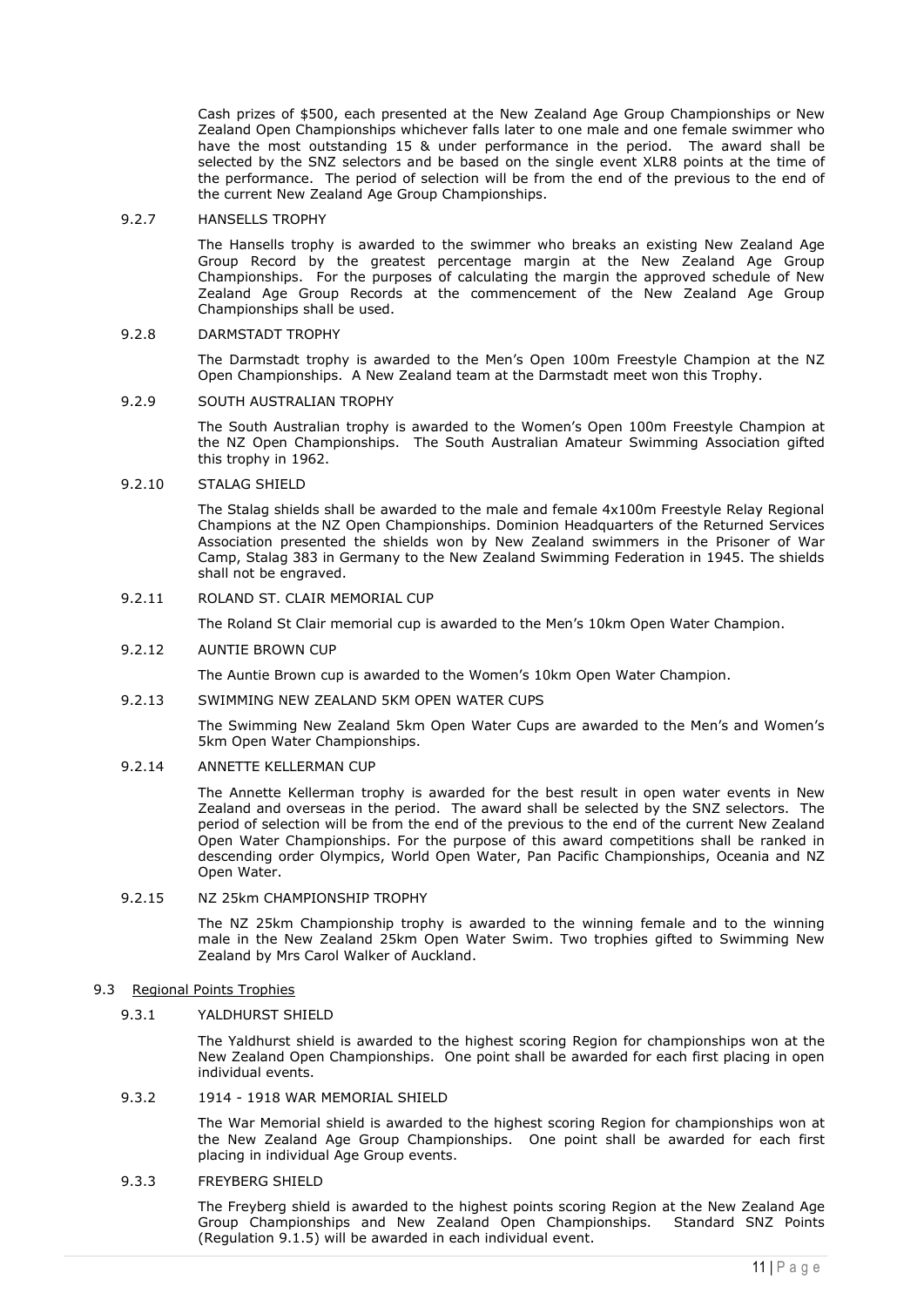# 9.3.4 DENIS BLUNDELL TROPHY

The Denis Blundell trophy is awarded to the highest points scoring Region at the Division II Competition. Standard SNZ Points (Regulation [9.1.5\)](#page-9-3) will be awarded in each individual event.

# <span id="page-11-0"></span>9.4 Club Points Trophies

# 9.4.1 CAIN TROPHY

The Cain trophy is awarded to the Club with most points in the individual events at the Division II Competition, the New Zealand Age Group Championships and the New Zealand Open Championships. Standard SNZ points (Regulation [9.1.5\)](#page-9-3) will be awarded in each individual event.

# 9.4.2 DUNCAN LAING TROPHY

The Duncan Laing trophy is awarded to the Club with most points at the New Zealand Short Course Championships, New Zealand Age Group Championships, and New Zealand Open Championships. The three meets shall be taken in the order stated. Duncan Laing Trophy points (Regulation [0\)](#page-9-4) will be awarded in each individual event.

#### 9.4.3 TOP PERFORMANCE CLUB TROPHY

The Top Performance Club trophy is awarded at each of the NZ Age Groups; NZ Open Water, NZ Open and NZ Short Course Championships. A trophy for the top club, a plaque to the second and third placed clubs and certificates to the top ten placed clubs will be provided by Swimming New Zealand. Standard SNZ points (Regulation [9.1.5\)](#page-9-3) will be awarded in all individual events and club relay events. Points will be published in the following format:

| Male |  | idie |  | $1 - \mu$<br>◡<br>marc<br><b>1771</b> | _ | 'otal |
|------|--|------|--|---------------------------------------|---|-------|
|------|--|------|--|---------------------------------------|---|-------|

# 9.4.4 TOP DEVELOPMENT CLUB TROPHY

The Top Development Club trophy is awarded at each of the NZ Juniors and Division II Competition. A trophy for the top club, a plaque to the second and third placed clubs and certificates to the top ten placed clubs will be provided by Swimming New Zealand. Standard SNZ points (Regulation [9.1.5\)](#page-9-3) will be awarded in all individual events and club relay events.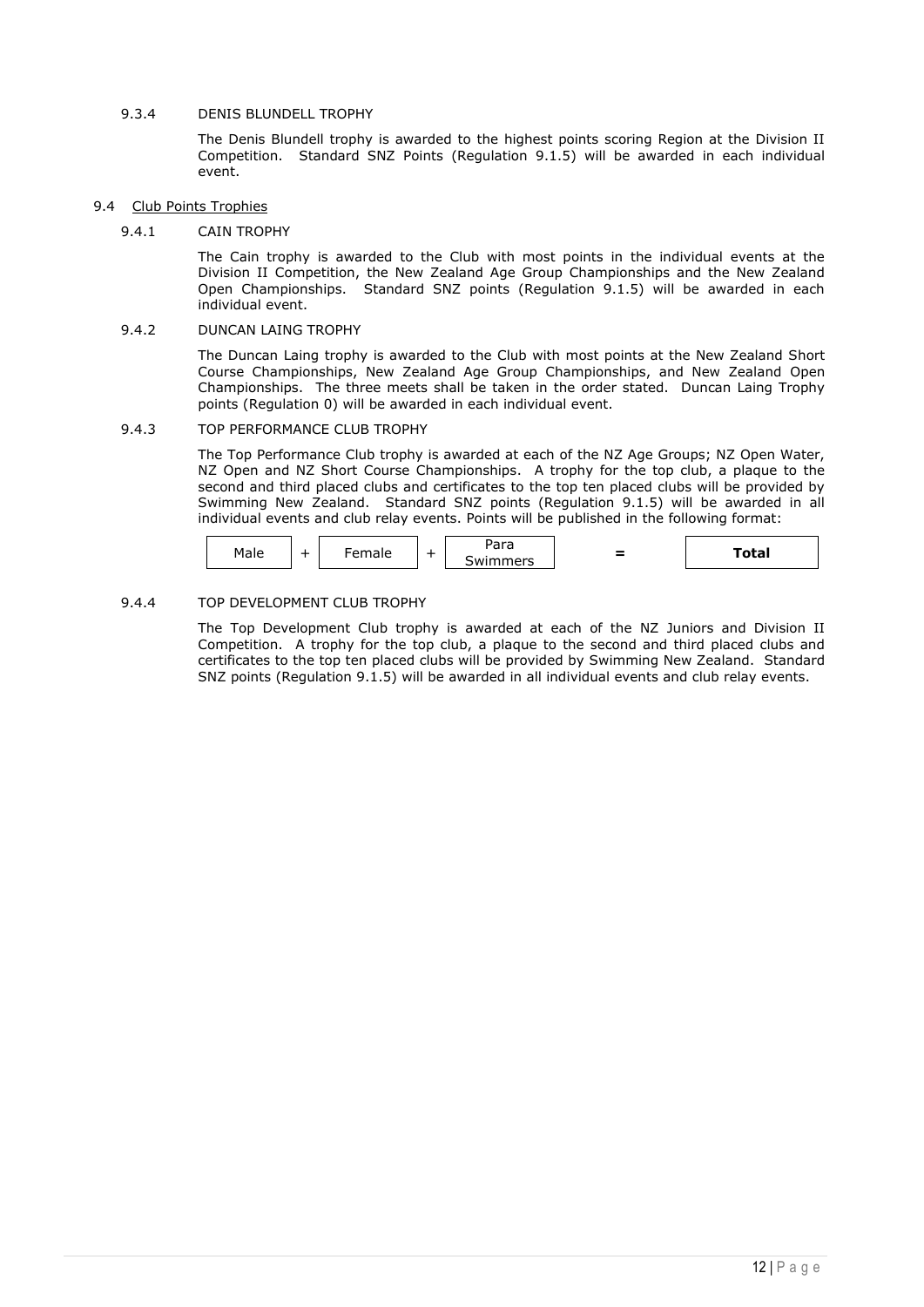# **FINA Rules 2013-2017**

Note: The FINA rules presented below are those relevant to swimming in New Zealand.

Refer to the FINA Handbook for the entire FINA Rules and Regulations.

#### <span id="page-12-0"></span>**GR General Rules**

These General Rules are basic regulations for FINA competitions in all kinds of Swimming, Open Water Swimming, Diving, Water Polo, Synchronised Swimming, and Masters Competitions as well as for uniform regulations for the development of competition facilities.

In these Rules, competitors shall include swimmers, open water swimmers, divers, water polo players, synchronized swimmers, or masters swimmers, either male or female.

FINA recognizes that these Rules may be adjusted for competitions within a given Federation but recommends that all Members adhere to these Rules as closely as possible.

#### **GR1 ELIGIBILITY**

GR1.1 All competitors shall be registered with their National Federation to be eligible to compete.

#### **GR5 SWIMWEAR** *(refer BL 8 below)*

- GR5.1 The swimwear (swimsuit, cap and goggles) of all competitors shall be in good moral taste and suitable for the individual sports disciplines and not to carry any symbol which may be considered offensive.
- GR5.2 All swimsuits shall be non transparent. It is permissible to wear two (2) caps.
- GR5.3 The referee of a competition has the authority to exclude any competitor whose swimsuit or body symbols do not comply with this Rule.
- GR5.4 Before any swimwear of new design, construction or material is used in competition, the manufacturer of such swimwear must submit the swimwear to FINA and obtain approval of FINA.

#### **GR6 ADVERTISING**

- GR6.1 Identification in the form of logos on swimwear, i.e. swimsuit, cap and goggles, and pool deck equipment, i.e. track suits, official's uniforms, footwear, towels and bags, is permitted in accordance with regulations established in the By-Laws (BL 7). A two-piece swimsuit shall, in relation to advertising, be regarded as one. The name and the flag of the country of the competitor or the country code shall not be regarded as advertisements.
- GR6.2 Body advertisement is not allowed in any way whatsoever.
- GR6.3 Advertising for tobacco or alcohol is not allowed.
- GR 7.5 If an error by an official follows a fault by a competitor, the fault by the competitor may be expunged.

#### **GR8 SMOKING BAN**

At all international competitions, no smoking shall be permitted in any area designated for competitors, either prior to or during competitions.

# **GR9.2 PROTESTS**

GR9.2.1 Protests are possible

- (a) if the rules and regulations for the conduct of the competition are not observed,<br>(b) if other conditions endanger the competitions and/or competitors, or endanger the competitions and/or competitors, or
- (c) against decisions of the referee; however, no protest shall be allowed against decisions of fact.

GR9.2.2 Protest must be submitted

- (a) to the referee,
- (b) in writing on FINA Forms
- (c) by the responsible team leader,
- (d) together with a deposit of 100 Swiss Francs or its equivalent, and

(e) within 30 minutes following the conclusion of the respective event or match.

If conditions causing a potential protest are noted prior to the event a protest must be lodged before the signal to start is given.

- GR9.2.3 All protests shall be considered by the referee. If he rejects the protest, he must state the reasons for his decision. The team leader may appeal the rejection to the Jury of Appeal whose decision shall be final. In Olympic Games and World Championships the Commission in each discipline shall consider the protest and give recommendations to the Jury of Appeal.
- GR9.2.4 If the protest is rejected, the deposit will be forfeited to the management body of the competition. If the protest is upheld, the deposit will be returned.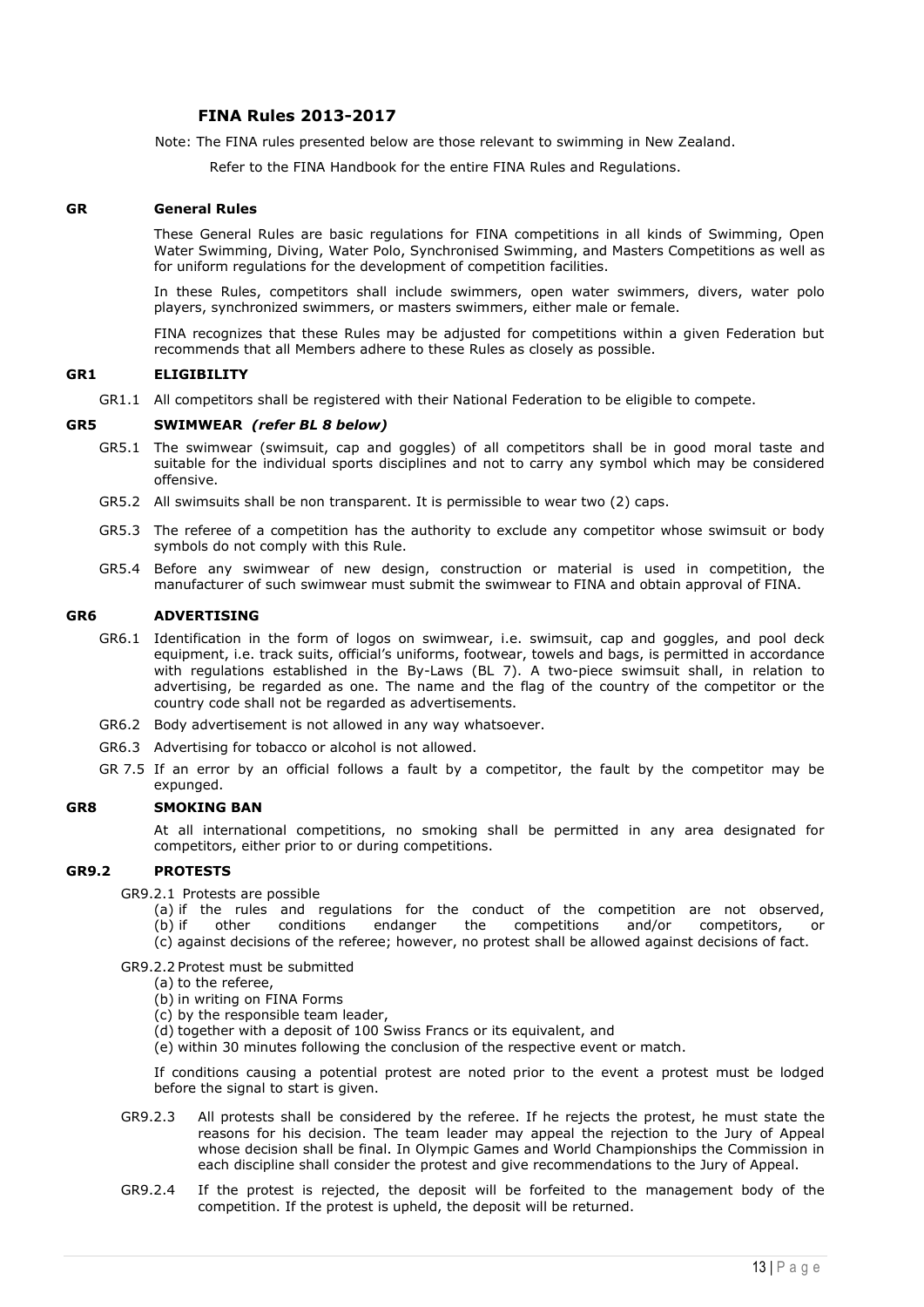GR 9.2.5 In Diving, an oral complaint may be made by the competitor or a responsible team official immediately after the execution of a dive, a round of dives, or a section of the contest. If the complaint is not accepted, a formal protest may be made as in GR 9.2.2.

# **GR9.3 Jury of Appeal**

- GR9.3.1 For Olympic Games and World Championships, the Jury of Appeal shall be composed of the Bureau Members and Honorary Members present with the President or in his absence a Vice President, as Chairman. For all other FINA competitions, the Jury of Appeal shall be the FINA delegate together with any Bureau Members or members of the appropriate Technical Committee present, with the delegate as chairman. Each member shall have one vote, except as provided hereunder, and in case of equality of voting, the Chairman has a casting vote.
- GR9.3.2 A jury member is allowed to speak, but not to vote, on a case in which the interest of his own Federation is involved. A jury member having acted as an official is not allowed to vote on a case if there is a protest against his decision or on his interpretation of a Rule. In case of urgency, the jury may vote on a matter even if it has not been possible to call all the members. The decision of the jury is final.

# **BL8 SWIMWEAR**

- BL8.1 All swimwear used at Olympic Games and FINA Events (pool and open water competitions) shall be swimwear approved by FINA in accordance with the rules and procedures set forth in the FINA Requirements for Swimwear Approval (FRSA) issued by the FINA bureau and valid on the date of approval. Following an approval process conducted by the Swimwear Approval Commission, a list of approved swimwear is published by FINA (the Approved List) each year. The Approved List is published each year before December 31 and is valid starting from January 1 of the subsequent year.
- BL8.2 In swimming competitions the competitor must wear only one swimsuit in one or two pieces. No additional items, like arm bands or leg bands shall be regarded as parts of a swimsuit.
- BL 8.3 From January 1, 2010 swimwear for men shall not extend above the navel nor below the knee, and for women, shall not cover the neck, extend past the shoulder, nor shall extend below knee. All swimsuits shall be made from textile materials.
- BL 8.4 From June 1, 2010 Open Water swimwear for both men and women shall not cover the neck, extend past the shoulder, nor shall extend below the ankle. All Open Water swimsuits shall comply with the FINA Criteria for Materials and Approval Procedures.
- BL 8.5 From January 15, 2010 in Masters Pool Swimming competitions the rules BL 8.1, BL 8.2 and BL 8.3 apply. From June 1, 2010 the rule BL 8.4 applies also for the Masters Open Water competitions.
- [NOTE TO BL 8.5: It is clarified that swimsuits which fulfill the shape requirement set forth in BL 8.3, respectively BL 8.4 (for Open Water Swimming) can be accepted even if they do not bear a valid FINA approval label provided they effectively and evidently fulfill the material requirements set forth in the current FINA Requirements for Swimwear Approval. This is the case for swimsuits made of traditional permeable textile (i.e. open mesh material) material (such as cotton, Nylon, Lycra and the like) with no application of surface treatment closing the open mesh structure. In case of doubt in this respect and when notably such doubt concerns a swimsuit used at the occasion of a World record, an actual check of the swimsuit can be required from the competitor or Certifying Official and the swimsuit is to be forwarded to the FINA Office for submission to an actual control of all or parts of the requirements.]

#### <span id="page-13-0"></span>**SW Swimming Rules**

# <span id="page-13-1"></span>**SW1 MANAGEMENT OF COMPETITIONS**

- SW1.1 The Management Committee appointed by the governing body shall have jurisdiction over all matters not assigned by the rules to the referee, judges or other officials and shall have power to postpone events and give directions consistent with rules adopted for conducting any event.
- SW1.2 At the Olympic Games and World Championships the FINA Bureau shall appoint the following minimum number of officials for the control of the competitions:
	- referee (1)
	- control-room supervisor (1)
	- judges of stroke (4)
	- starters (2)
	- chief inspectors of turns (2, 1 at each end of the pool)
	- inspectors of turns (1 at each end of each lane)
	- chief recorder (1)
	- clerks of course (2)
	- announcer (1)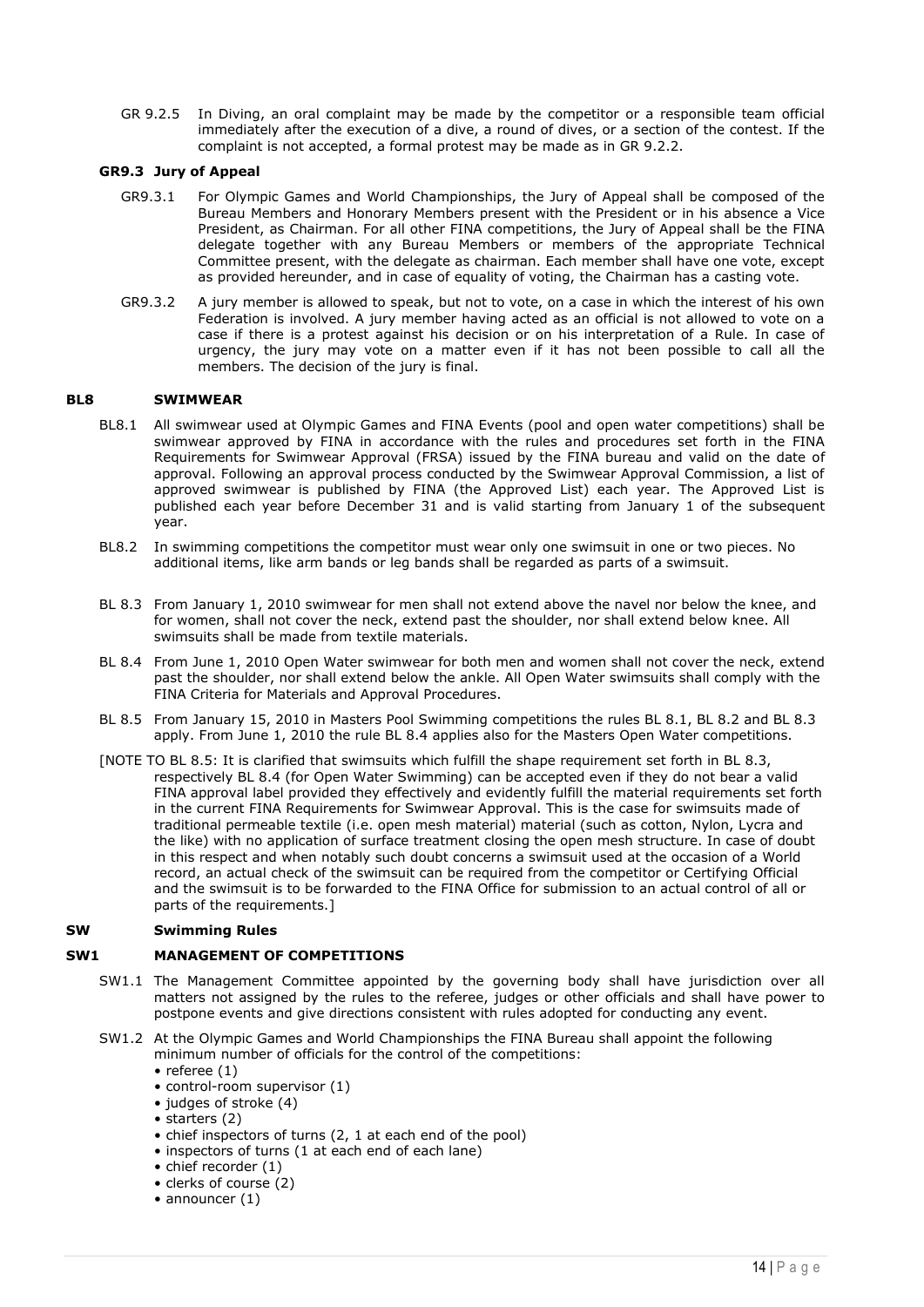- SW1.2.1 For all other international competitions, the governing body shall appoint the same or fewer number of officials, subject to the approval of the respective regional or international authority where appropriate.
- SW1.2.2 Where Automatic Officiating Equipment is not available, such equipment must be replaced by chief timekeeper, three (3) timekeepers per lane and two (2) additional timekeepers.
- SW1.2.3 A chief finish judge and finish judges may be used when Automatic Equipment and/or three (3) digital watches per lane are not used.
- SW1.3 The swimming pool and the technical equipment for Olympic Games and World Championships shall be inspected and approved in due course prior to the Swimming competitions by the FINA Delegate together with a member of the Technical Swimming Committee.
- SW1.4 Where underwater video equipment is used by television, the equipment must be operated by remote control and shall not obstruct the vision or path of swimmers and must not change the configuration of the pool or obscure the required FINA markings.

# <span id="page-14-0"></span>**SW2 OFFICIALS**

- SW2.1 REFEREE
	- SW2.1.1 The referee shall have full control and authority over all officials, approve their assignments, and instruct them regarding all special features or regulations related to the competitions. He shall enforce all rules and decisions of FINA and shall decide all questions relating to the actual conduct of the meet, and event or the competition, the final settlement of which is not otherwise covered by the rules.
	- SW2.1.2 The referee may intervene in the competition at any stage to ensure that the FINA regulations are observed, and shall adjudicate all protests related to the competition in progress.
	- SW2.1.3 When using finish judges without three (3) digital watches, the referee shall determine placing where necessary. Automatic Officiating Equipment, if available and operating shall be consulted as stated in SW 13.
	- SW2.1.4 The referee shall ensure that all necessary officials are in their respective posts for the conduct of the competition. He may appoint substitutes for any who are absent, incapable of acting or found to be inefficient. He may appoint additional officials if considered necessary.
	- SW2.1.5 At the commencement of each event, the referee shall signal to the swimmers by a short series of whistles inviting them to remove all clothing except for swimwear, followed by a long whistle indicating that they should take their positions on the starting platform (or for backstroke swimming and medley relays to immediately enter the water). A second long whistle shall bring the backstroke and medley relay swimmer immediately to the starting position. When the swimmers and officials are prepared for the start, the referee shall gesture to the starter with a stretched out arm, indicating that the swimmers are under the starter's control. The stretched out arm shall stay in that position until the start is given.
	- SW2.1.6 The referee shall disqualify any swimmer for any violation of the rules that he personally observes. The referee may also disqualify any swimmer for violation reported to him by other authorised officials. All disqualifications are subject to the decision of the referee.

# SW2.2 CONTROL-ROOM SUPERVISOR

- SW2.2.1 The supervisor shall supervise the automatic timing operation including the review of backup timing cameras.
- SW2.2.2 The supervisor is responsible for checking the results from computer printouts.
- SW2.2.3 The supervisor is responsible for checking the relay exchange printout and reporting any early takeoffs to the referee.
- SW2.2.4 The supervisor may review the video used for backup timing to confirm early takeoff.
- SW2.2.5 The supervisor shall control withdrawals after the heats and finals, enter results on official forms, list all new records established, and maintain scores where appropriate.

# SW2.3 STARTER

- SW2.3.1 The starter shall have full control of the swimmers from the time the referee turns the swimmers over to him (SW2.1.5) until the race has commenced. The start shall be given in accordance with SW4.
- SW2.3.2 The starter shall report a swimmer to the referee for delaying the start, for wilfully disobeying an order or for any other misconduct taking place at the start, but only the referee may disqualify a swimmer for such delay, wilful disobedience or misconduct.
- SW2.3.3 The starter shall have power to decide whether the start is fair, subject only to the decision of the Referee.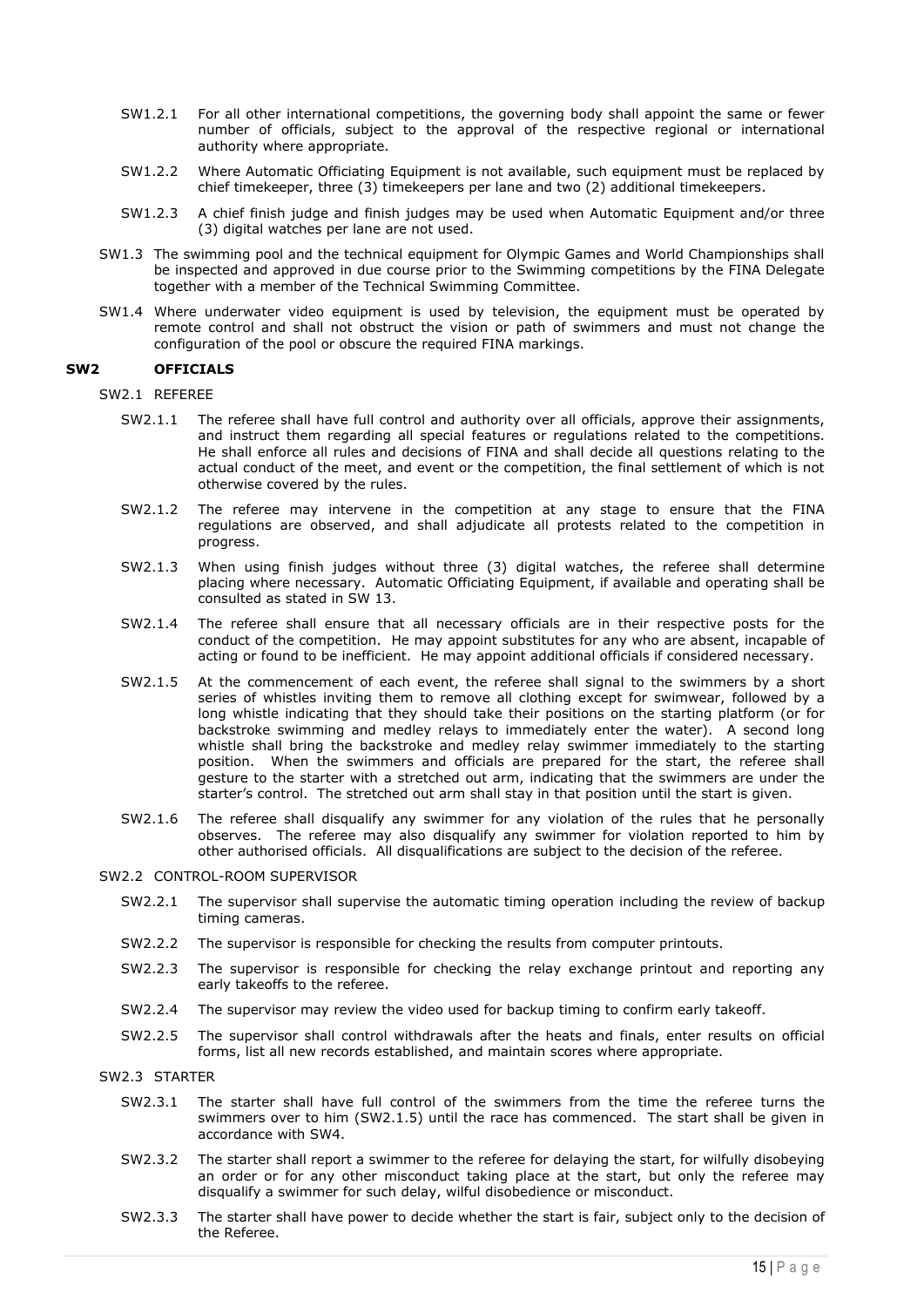- SW2.3.4 When starting an event, the starter shall stand on the side of the pool within approximately five metres of the starting edge of the pool where the timekeepers can see and or hear the starting signal and the swimmers can hear the signal.
- SW2.4 CLERK OF COURSE
	- SW2.4.1 The clerk of course shall assemble swimmers prior to each event.
	- SW2.4.2 The clerk of course shall report to the referee any violation noted in regard to advertising (GR6) and if a swimmer is not present when called.
- SW2.5 CHIEF INSPECTOR OF TURNS
	- SW2.5.1 The chief inspector of turns shall ensure that inspectors of turns fulfil their duties during the competition.
	- SW2.5.2 The chief inspector of turns shall receive the reports from the inspectors of turns if any infringement occurs and shall present them to the referee immediately.

# SW2.6 INSPECTOR OF TURNS

- SW2.6.1 One inspector of turns shall be assigned to each lane at each end of the pool.
- SW2.6.2 Each inspector of turns shall ensure that swimmers comply with the relevant rules for turning, commencing from the beginning of the last arm stroke before touching and ending with the completion of the first arm stroke after turning. The Inspector of Turns at the starting end of the pool, shall ensure that the swimmers comply with the relevant rules from the start and ending with completion of the first arm stroke. The inspectors of turns at the finish end shall also ensure that the swimmers finish their race according to the current rules.
- SW2.6.3 In individual events of 800 and 1500 metres, each inspector of turns at the turning end of the pool shall record the number of laps completed by the swimmer in his lane and keep the swimmer informed of the remaining number of laps to be completed by displaying "lap cards". Semi electronic equipment may be used, including under water display.
- SW2.6.4 Each inspector at the starting end shall give a warning signal when the swimmer in his lane has two lengths plus five (5) metres to swim to finish in individual events of 800 and 1500 metres. The signal may be repeated after the turn until the swimmer has reached the five (5) metres mark on the lane rope. The warning signal may be by whistle or bell.
- SW2.6.5 Each inspector at the starting end shall determine, in relay events, whether the starting swimmer is in contact with the starting platform when the preceding swimmer touches the starting wall. When Automatic Equipment which judges relay take-offs is available, it shall be used in accordance with SW13.1.
- SW2.6.6 Inspectors of turns shall report any violation on signed cards detailing the event, lane number, and the infringement delivered to the chief inspector of turns who shall immediately convey the report to the referee.

# SW2.7 JUDGES OF STROKE

- SW2.7.1 Judges of stroke shall be located on each side of the pool.
- SW2.7.2 Each judge of stroke shall ensure that the rules related to the style of swimming designated for the event are being observed, and shall observe the turns and the finishes to assist the inspectors of turns.
- SW2.7.3 Judges of stroke shall report any violation to the referee on signed cards detailing the event, lane number, and the infringement.

#### SW2.8 CHIEF TIMEKEEPER

- SW2.8.1 The chief timekeeper shall assign the seating positions for all timekeepers and the lanes for which they are responsible. There shall be three (3) timekeepers for each lane. If Automatic Officiating Equipment is not used there shall be two (2) additional timekeepers designated, either of whom shall be directed to replace a timekeeper whose watch did not start or stopped during an event, or who for any other reason is not able to record the time. When using three (3) digital watches per lane, final time and place is determined by time.
- SW2.8.2 The chief timekeeper shall collect from the timekeepers in each lane a card showing the times recorded and, if necessary, inspect their watches.
- SW2.8.3 The chief timekeeper shall record or examine the official time on the card for each lane.

#### SW2.9 TIMEKEEPERS

SW2.9.1 Each timekeeper shall take the time of the swimmers in the lane assigned to him in accordance with SW11.3. The watches shall be certified correct to the satisfaction of the meet Management Committee.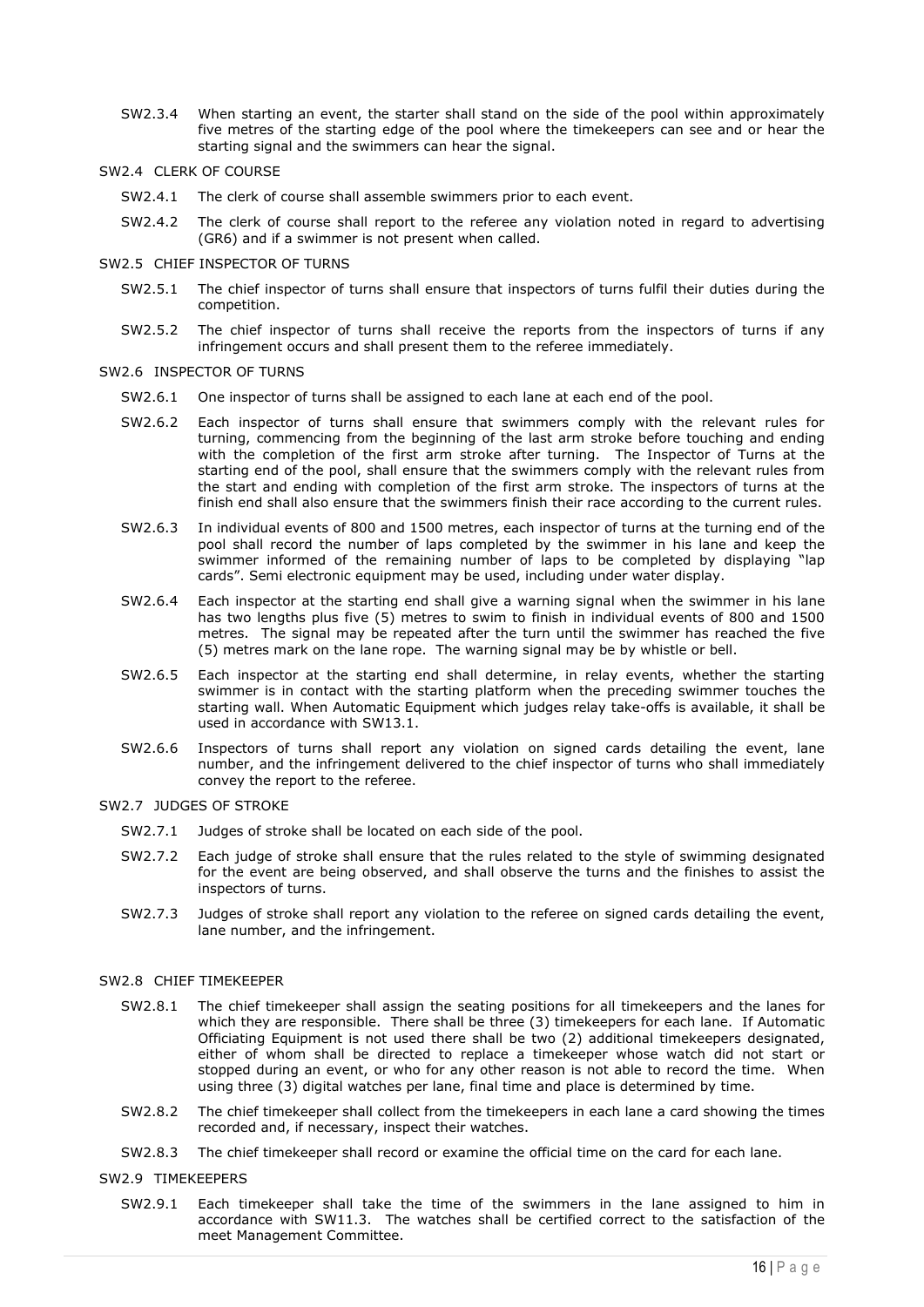- SW2.9.2 Each timekeeper shall start his watch at the starting signal, and shall stop it when the swimmer in his lane has completed the race. Timekeepers may be instructed by the chief timekeeper to record times at intermediate distances in races longer that 100 metres.
- SW2.9.3 Promptly after the race, the timekeepers in each lane shall record the times of their watches on the card, give it to the chief timekeeper, and if requested present their watches for inspection. Their watches must be cleared at the short whistle of the Referee announcing the following race.
- SW2.9.4 Unless a video backup system is used, it may be necessary to use the full complement of timekeepers even when Automatic Officiating Equipment is used.
- SW2.10 CHIEF FINISH JUDGE if required
	- SW2.10.1 The chief finish judge shall assign each finish judge his position and the placing to be determined.
	- SW2.10.2 After the race, the chief finish judge shall collect signed result sheets from each finish judge and establish the result and placing which will be sent directly to the referee.
	- SW2.10.3 Where Automatic Officiating Equipment is used to judge the finish of a race, the chief finish judge must report the order of finish recorded by the Equipment after each race.

#### SW2.11 FINISH JUDGES – if required

- SW2.11.1 Finish judges shall be positioned in elevated stands in line with the finish where they have at all times a clear view of the course and the finish line, unless they operate an Automatic Officiating device in their respective assigned lanes by depressing the "push-button" at the completion of the race.
- SW2.11.2 After each event the finish judges shall decide and report the placing of the swimmers according to the assignments given to them. Finish judges other than push-button operators shall not act as timekeepers in the same event.
- SW2.12 DESK CONTROL (other than for Olympic Games and World Championships)
	- SW2.12.1 The chief recorder is responsible for checking results from computer printouts or from results of times and placing in each event received from the referee. The chief recorder shall witness the referee signing the results.
	- SW2.12.2 The recorders shall control withdrawals after the heats or finals, enter results on official forms, list all new records established, and maintain scores where appropriate.

#### SW2.13 OFFICIAL'S DECISION MAKING

SW2.13.1 Officials shall make their decision autonomously and independently of each other unless otherwise provided in the Swimming Rules.

#### <span id="page-16-0"></span>**SW3 SEEDING OF HEATS, SEMI-FINALS AND FINALS**

The starting stations for all events in Olympic Games, World Championships, Regional Games and other FINA competitions shall be by seeding as follows:

#### SW3.1 HEATS

- SW3.1.1 The best competitive times of all entrants for the announced qualifying period prior to the entry deadline of the competition shall be submitted on entry forms or on-line, as requested, and listed in order of time by the Management Committee. Swimmers who do not submit official recorded times shall be considered the slowest and shall be placed at the end of the list with a no time. Placement of swimmers with identical times or of more than one swimmer without times shall be determined by draw. Swimmers shall be placed in lanes according to the procedures set forth in SW 3.1.2 below. Swimmers shall be placed in trial heats according to submitted times in the following manner.
	- SW3.1.1.1 If one heat, it shall be seeded as a final and swum only during the final session.
	- SW3.1.1.2 If two heats, the fastest swimmer shall be seeded in the second heat, next fastest in the first heat, next fastest in the second heat, next in the first heat, etc.
	- SW3.1.1.3 If three heats, except 400m, 800m and 1500m events, the fastest swimmer shall be placed in the third heat, next fastest in the second, next fastest in the first. The fourth fastest swimmer shall be placed in the third heat, the fifth in the second heat, and the sixth fastest in the first heat, the seventh fastest in the third heat, etc
	- SW3.1.1.4 If four or more heats, except 400m, 800m and 1500m events, the last three heats of the event shall be seeded in accordance with SW 3.1.1.3 above. The heat preceding the last three heats shall consist of the next fastest swimmers; the heat preceding the last four heats shall consist of the next fastest swimmers, etc. Lanes shall be assigned in descending order of submitted times within each heat, in accordance with the pattern outlined in SW 3.1.2 below.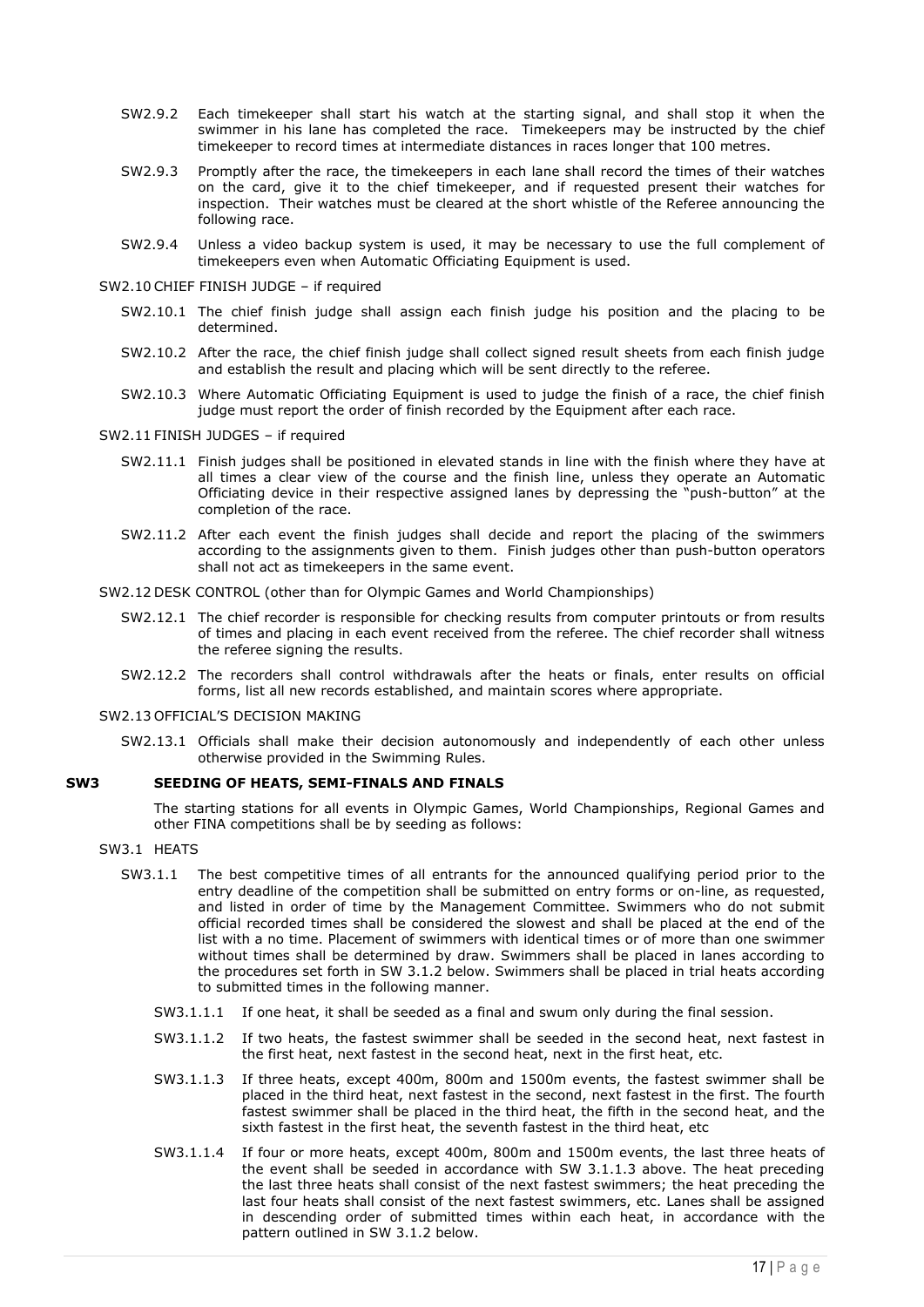- SW3.1.1.5 For 400m, 800m and 1500m events, the last two heats of the event shall be seeded in accordance with SW 3.1.1.2.
- SW3.1.1.6 Exception: When there are two or more heats in an event, there shall be a minimum of three swimmers seeded into any one preliminary heat, but subsequent scratches may reduce the number of swimmers in such heat to less than three.
- SW3.1.1.7 Where a 10 lane pool is available and equal times are established for the 8th place in the heats of 800m and 1500m Freestyle events, lane 9 will be used with a draw for lane 8 and lane 9. In case of three (3) equal times for 8th place, lane 9 and 0 will be used with a draw for lane 8, 9 and 0.
- SW3.1.1.8 Where a 10 lane pool is not available SW 3.2.3 will apply.
- SW3.1.2 Except for 50 metre events in 50 metre pools, assignment of lanes shall be (number 1 lane being on the right side of the pool (0 when using pools with 10 lanes) when facing the course from the starting end) by placing the fastest swimmer or team in the centre lane in pool with an odd number of lanes, or in lane 3 or 4 respectively in pools having 6 or 8 lanes. In pools using 10 lanes, the fastest swimmer shall be placed in lane 4. The swimmer having the next fastest time is to be placed on his left, then alternating the others to right and left in accordance with the submitted times. Swimmers with identical times shall be assigned their lane positions by draw within the aforesaid pattern.
- SW3.1.3 When 50 metre events are contested in 50 metre pools, the races may be swum, at the discretion of the Management Committee, either from the regular starting end to the turning end or from the turning end to the starting end, depending upon such factors as existence of adequate Automatic Equipment, starter's position, etc. The Management Committee should advise swimmers of their determination well before the start of the competition. Regardless of which way the race is swum, the swimmers shall be seeded in the same lanes in which they would be seeded if they were both starting and finishing at the starting end.
- SW3.2 SEMI-FINALS AND FINALS
	- SW3.2.1 In the semi-finals heats shall be assigned as in SW 3.1.1.2.
	- SW3.2.2 Where no preliminary heats are necessary, lanes shall be assigned in accordance with SW3.1.2 above. Where preliminary heats or semi-finals have been held, lanes shall be assigned as in SW3.1.2 based, however, on times established in such heats.
	- SW3.2.3 In the event that swimmers from the same or different heats have equal times registered to 1/100 second for either the eighth/tenth place or sixteenth/twentieth place depending on the use of 8 or 10 lanes, there shall be a swim-off to determine which swimmer shall advance to the appropriate finals. Such swim-off shall take place after all involved swimmers have completed their heats at a time agreed between the event management and the parties involved. Another swim-off shall take place if equal times are registered again. If required, a swim off will take place to determine 1st and 2nd reserve if equal times are recorded.
	- SW3.2.4 Where one or more swimmers scratch from a semi-final or final reserves will be called in order of classifications in heats or semi-finals. The event or events must be re-seeded and supplementary sheets must be issued detailing the changes or substitutions, as prescribed in SW 3.1.2.
	- SW3.2.5 For heats, semi-finals and finals, swimmers must report to the First Call Room no later than 20 minutes prior to the start of their event. After inspection, swimmers proceed to the final call-room.
- SW3.3 In other competitions, the draw system may be used for assigning lane positions.

#### <span id="page-17-0"></span>**SW4 THE START**

- SW4.1 The start in Freestyle, Breaststroke, Butterfly and Individual Medley races shall be with a dive. On the long whistle (SW 2.1.5) from the referee the swimmers shall step onto the starting platform and remain there. On the starter's command "take your marks", they shall immediately take up a starting position with at least one foot at the front of the starting platforms. The position of the hands is not relevant. When all swimmers are stationary, the starter shall give the starting signal.
- SW4.2 The start in Backstroke and Medley Relay races shall be from the water. At the referee's first long whistle (SW 2.1.5), the swimmers shall immediately enter the water. At the Referee's second long whistle the swimmers shall return without undue delay to the starting position (SW 6.1). When all swimmers have assumed their starting positions, the starter shall give the command "take your marks". When all swimmers are stationary, the starter shall give the starting signal.
- SW4.3 In Olympic Games, World Championships and other FINA events the command "Take your marks" shall be in English and the start shall be by multiple loudspeakers, mounted one at each starting platform.
- SW4.4 Any swimmer starting before the starting signal has been given, shall be disqualified. If the starting signal sounds before the disqualification is declared, the race shall continue and the swimmer or swimmers shall be disqualified upon completion of the race. If the disqualification is declared before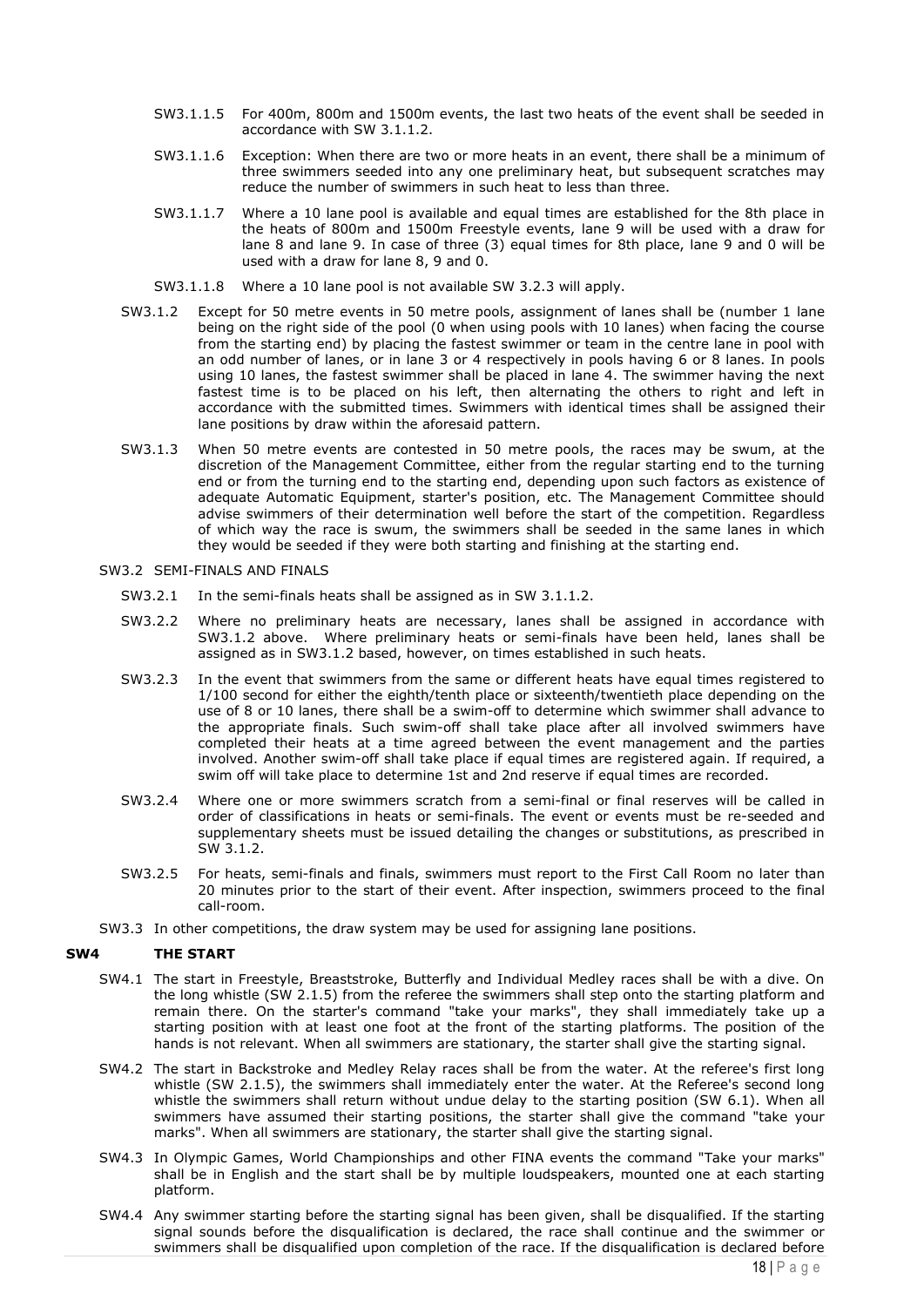the starting signal, the signal shall not be given, but the remaining swimmers shall be called back and start again. The Referee repeats the starting procedure beginning with the long whistle (the second one for backstroke) as per SW 2.1.5.

# <span id="page-18-0"></span>**SW5 FREESTYLE SWIMMING**

- SW5.1 Freestyle means that in an event so designated the swimmer may swim any style, except that in individual medley or medley relay events, freestyle means any style other than backstroke, breaststroke or butterfly.
- SW5.2 Some part of the swimmer must touch the wall upon completion of each length and at the finish.
- SW5.3 Some part of the swimmer must break the surface of the water throughout the race, except it shall be permissible for the swimmer to be completely submerged during the turn and for a distance of not more than 15 metres after the start and each turn. By that point, the head must have broken the surface.

# <span id="page-18-1"></span>**SW6 BACKSTROKE**

- SW6.1 Prior to the starting signal, the swimmers shall line up in the water facing the starting end, with both hands holding the starting grips. Standing in or on the gutter or bending the toes over the lip of the gutter is prohibited.
- SW6.2 At the signal for starting and after turning the swimmer shall push off and swim upon his back throughout the race except when executing a turn as set forth in SW 6.4. The normal position on the back can include a roll movement of the body up to, but not including 90 degrees from horizontal. The position of the head is not relevant.
- SW6.3 Some part of the swimmer must break the surface of the water throughout the race. It is permissible for the swimmer to be completely sub-merged during the turn, and for a distance of not more than 15 metres after the start and each turn. By that point the head must have broken the surface.
- SW6.4 When executing the turn there must be a touch of the wall with some part of the swimmer's body in his/her respective lane. During the turn the shoulders may be turned over the vertical to the breast after which an immediate continuous single arm pull or immediate continuous simultaneous double arm pull may be used to initiate the turn. The swimmer must have returned to the position on the back upon leaving the wall.
- SW6.5 Upon the finish of the race the swimmer must touch the wall while on the back in his/her respective lane.

#### <span id="page-18-2"></span>**SW7 BREASTSTROKE**

- SW7.1 After the start and after each turn, the swimmer may take one arm stroke completely back to the legs during which the swimmer may be submerged. A single butterfly kick is permitted during the first arm stroke followed by a breaststroke kick.
- SW7.2 From the beginning of the first arm stroke after the start and after each turn, the body shall be on the breast. It is not permitted to roll onto the back at any time except at the turn after the touch of the wall where it is permissible to turn in any manner as long as the body is on the breast when leaving the wall. From the start and throughout the race the stroke cycle must be one arm stroke and one leg kick in that order. All movements of the arms shall be simultaneous and on the same horizontal plane without alternating movement.
- SW7.3 The hands shall be pushed forward together from the breast on, under, or over the water. The elbows shall be under water except for the final stroke before the turn, during the turn and for the final stroke at the finish. The hands shall be brought back on or under the surface of the water. The hands shall not be brought back beyond the hip line, except during the first stroke after the start and each turn.
- SW7.4 During each complete cycle, some part of the swimmer's head must break the surface of the water. The head must break the surface of the water before the hands turn inward at the widest part of the second stroke. All movements of the legs shall be simultaneous and on the same horizontal plane without alternating movement.
- SW7.5 The feet must be turned outwards during the propulsive part of the kick. Alternating movements or downward butterfly kicks are not permitted except as in SW 7.1. Breaking the surface of the water with the feet is allowed unless followed by a downward butterfly kick.
- SW7.6 At each turn and at the finish of the race, the touch shall be made with both hands separated and simultaneously at, above, or below the water level. At the last stroke before the turn and at the finish an arm stroke not followed by a leg kick is permitted. The head may be submerged after the last arm pull prior to the touch, provided it breaks the surface of the water at some point during the last complete or incomplete cycle preceding the touch.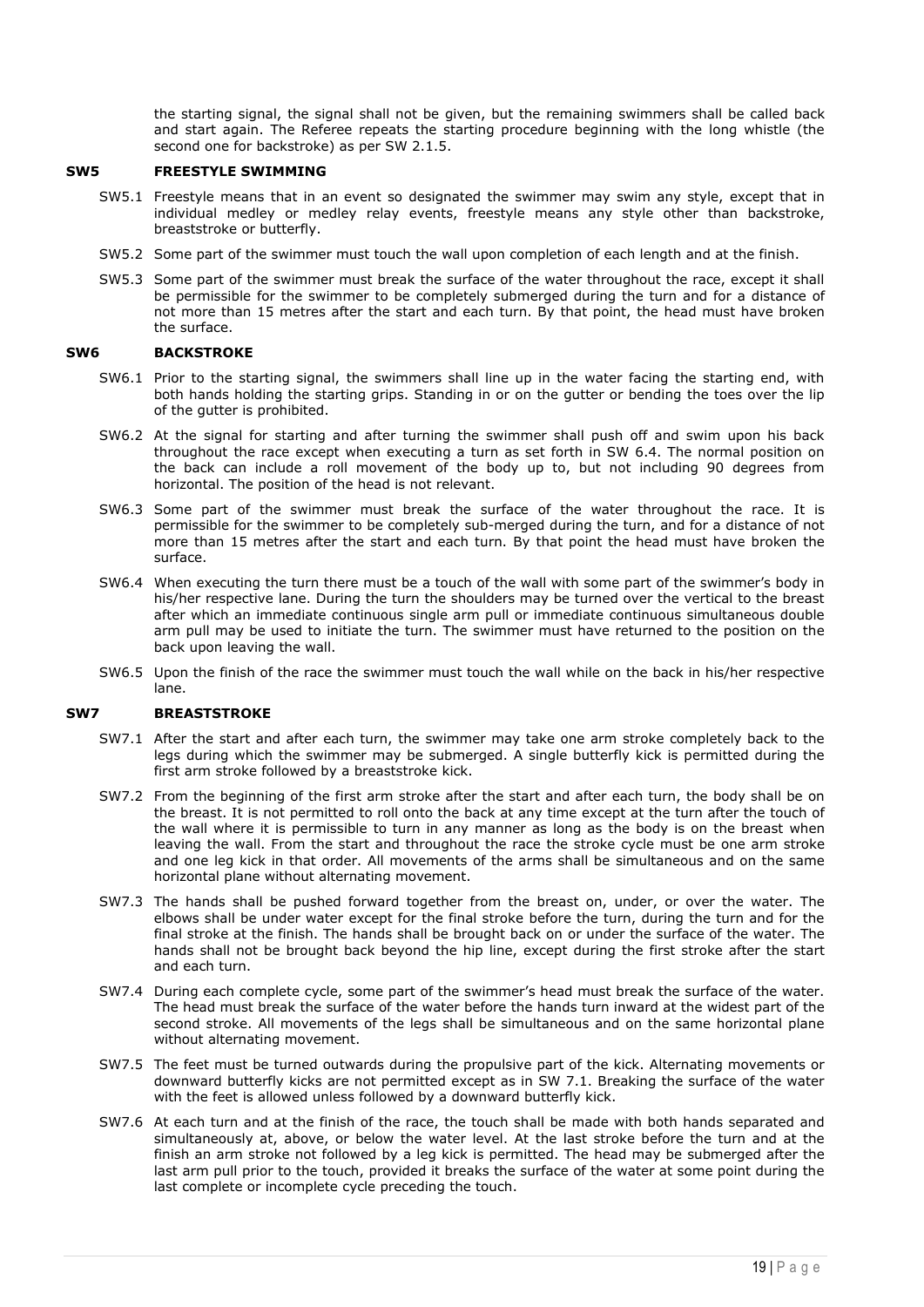#### <span id="page-19-0"></span>**SW8 BUTTERFLY**

- SW8.1 From the beginning of the first arm stroke after the start and each turn, the body shall be kept on the breast. Under water kicking on the side is allowed. It is not permitted to roll onto the back at any time, except at the turn after the touch of the wall where it is permissible to turn in any manner as long as the body is on the breast when leaving the wall.
- SW8.2 Both arms shall be brought forward simultaneously over the water and brought backward simultaneously under the water through-out the race, subject to SW 8.5.
- SW8.3 All up and down movements of the legs must be simultaneous. The legs or the feet need not be on the same level, but they shall not alternate in relation to each other. A breaststroke kicking movement is not permitted.
- SW8.4 At each turn and at the finish of the race, the touch shall be made with both hands separated and simultaneously, at, above or below the water surface.
- SW8.5 At the start and at turns, a swimmer is permitted one or more leg kicks and one arm pull under the water, which must bring him to the surface. It shall be permissible for a swimmer to be completely submerged for a distance of not more than 15 metres after the start and after each turn. By that point, the head must have broken the surface. The swimmer must remain on the surface until the next turn or finish.

#### <span id="page-19-1"></span>**SW9 MEDLEY SWIMMING**

- SW9.1 In individual medley events, the swimmer covers the four swimming strokes in the following order: Butterfly, Backstroke, Breaststroke and Freestyle. Each of the strokes must cover one quarter (1/4) of the distance.
- SW9.2 In medley relay events, swimmers will cover the four swimming strokes in the following order: Backstroke, Breaststroke, Butterfly and Freestyle.
- SW9.3 Each section must be finished in accordance with the rule which applies to the stroke concerned.

#### <span id="page-19-2"></span>**SW10 THE RACE**

- SW10.1 All individual races must be held as separate gender events.
- SW10.2 A swimmer swimming over the course alone shall cover the whole distance to qualify.
- SW10.3 The swimmer must remain and finish the race in the same lane in which he/she started.
- SW10.4 In all events, a swimmer when turning shall make physical contact with the end of the pool or course. The turn must be made from the wall, and it is not permitted to take a stride or step from the bottom of the pool.
- SW10.5 Standing on the bottom during freestyle events or during the freestyle portion of medley events shall not disqualify a swimmer, but he shall not walk.
- SW10.6 Pulling on the lane rope is not allowed.
- SW10.7 Obstructing another swimmer by swimming across another lane or otherwise interfering shall disqualify the offender. Should the foul be intentional, the referee shall report the matter to the Member promoting the race, and to the Member of the swimmer so offending.
- SW10.8 No swimmer shall be permitted to use or wear any device or swimsuit that may aid his/her speed, buoyancy or endurance during a competition (such as webbed gloves, flippers, fins, power bands, or adhesive substances, etc.). Goggles may be worn. Any kind of tape on the body is not permitted unless approved by FINA Sport Medicine Committee.
- SW10.9 Any swimmer not entered in a race, who enters the water in which an event is being conducted before all swimmers therein have completed the race, shall be disqualified from his next scheduled race in the meet.
- SW10.10 There shall be four swimmers on each relay team. Mixed relays may be swum. Mixed Relays must consist of two (2) Men and two (2) Women. Split times achieved in these events cannot be used for records and/or entry purposes.
- SW10.11 In relay events, the team of a swimmer whose feet lose touch with the starting platform before the preceding team-mate touches the wall shall be disqualified.
- SW10.12 Any relay team shall be disqualified from a race if a team member, other than the swimmer designated to swim that length, enters the water when the race is being conducted, before all swimmers of all teams have finished the race.
- SW10.13 The members of a relay team and their order of competing must be nominated before the race. Any relay team member may compete in a race only once. The composition of a relay team may be changed between the heats and finals of an event, provided that it is made up from the list of swimmers properly entered by a Member for that event. Failure to swim in the order listed will result in disqualification. Substitutions may be made only in the case of a documented medical emergency.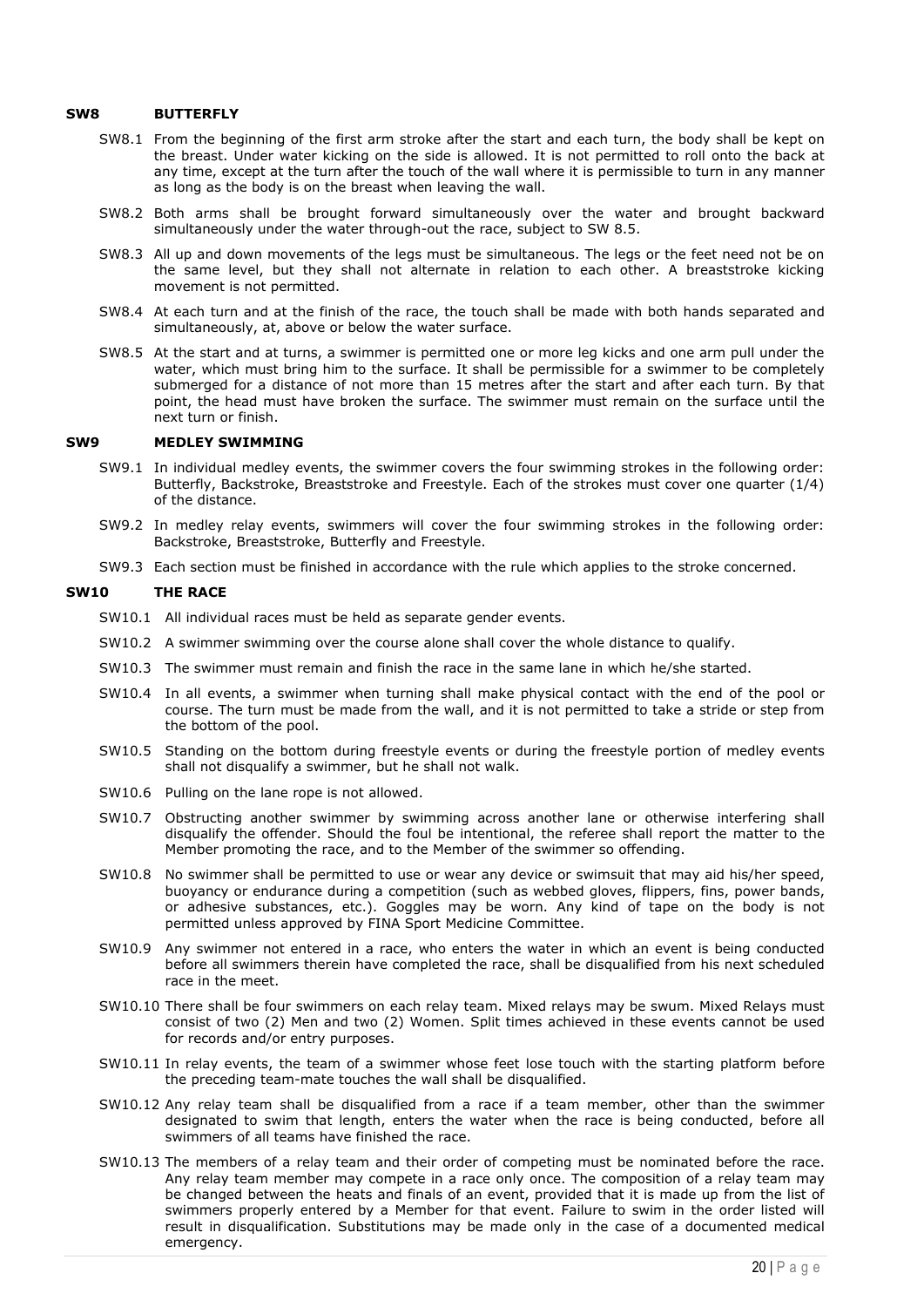- SW10.14 Any swimmer having finished his race, or his distance in a relay event, must leave the pool as soon as possible without obstructing any other swimmer who has not yet finished his race. Otherwise the swimmer committing the fault, or his relay team, shall be disqualified.
- SW10.15 Should a foul endanger the chance of success of a swimmer, the referee shall have the power to allow him to compete in the next heat or, should the foul occur in a final event or in the last heat, he/she may order it to be re-swum.
- SW10.16 No pace-making shall be permitted, nor may any device be used or plan adopted which has that effect.

# <span id="page-20-0"></span>**SW11 TIMING**

- SW11.1 The operation of Automatic Officiating Equipment shall be under the supervision of appointed officials. Times recorded by Automatic Equipment shall be used to determine the winner, all placing and the time applicable to each lane. The placing and times so determined shall have precedence over the decisions of timekeepers. In the event that a break-down of the Automatic Equipment occurs or that it is clearly indicated that there has been a failure of the Equipment, or that a swimmer has failed to activate the Equipment, the recordings of the timekeepers shall be official (See SW 13.3).
- SW11.2 When Automatic Equipment is used, the results shall be recorded only to 1/100 of a second. When timing to 1/1000 of a second is available, the third digit shall not be recorded or used to determine time or placement. In the event of equal times, all swimmers who have recorded the same time at 1/100 of a second shall be accorded the same placing. Times displayed on the electronic scoreboard should show only to 1/100 of a second.
- SW11.3 Any timing device that is terminated by an official shall be considered a watch. Such manual times must be taken by three timekeepers appointed or approved by the Member in the country concerned. All watches shall be certified as accurate to the satisfaction of the governing body concerned. Manual timing shall be registered to 1/100 of a second. Where no Automatic Equipment is used, official manual times shall be determined as follows:
	- SW11.3.1 If two (2) of the three (3) watches record the same time and the third disagrees, the two identical times shall be the official time.
	- SW11.3.2 If all three (3) watches disagree, the watch recording the intermediate time shall be the official time.
	- SW11.3.3 With only two (2) out of three (3) watches working the average time shall be the official time.
- SW11.4 Should a swimmer be disqualified during or following an event, such disqualification should be recorded in the official results, but no time or place shall be recorded or announced.
- SW11.5 In the case of a relay disqualification, legal splits up to the time of the disqualification shall be recorded in the official results.
- SW11.6 All 50 metre and 100 metre splits shall be recorded for lead-off swimmers during relays and published in the official results.

# **SW12 WORLD RECORDS**

For rules relating to World Records please refer to the FINA Handbook

## <span id="page-20-1"></span>**SW13 AUTOMATIC OFFICIATING PROCEDURE**

- SW13.1 When Automatic Officiating Equipment (See FR 4) is used in any competition, the placing and times so determined and relay take-offs judged by such Equipment shall have precedence over the timekeepers.
- SW13.2 When the Automatic Equipment fails to record the place and/or time of one or more swimmers in a given race:
	- SW13.2.1 Record all available Automatic Equipment times and places,
	- SW13.2.2 Record all human times and places.
	- SW13.2.3 The official place will be determined as follows:
		- SW13.2.3.1 A swimmer with an Automatic Equipment time and place must retain his relative order when compared with the other swimmers having an Automatic Equipment time and place within that race.
		- SW13.2.3.2 A swimmer not having an Automatic Equipment place but having an Automatic Equipment time will establish his relative order by comparing his Automatic Equipment time with the Automatic Equipment times of the other swimmers.
		- SW13.2.3.3 A swimmer having neither an Automatic Equipment place nor an Automatic Equipment time shall establish his relative order by the time recorded by the Semi-Automatic Equipment or by three digital watches.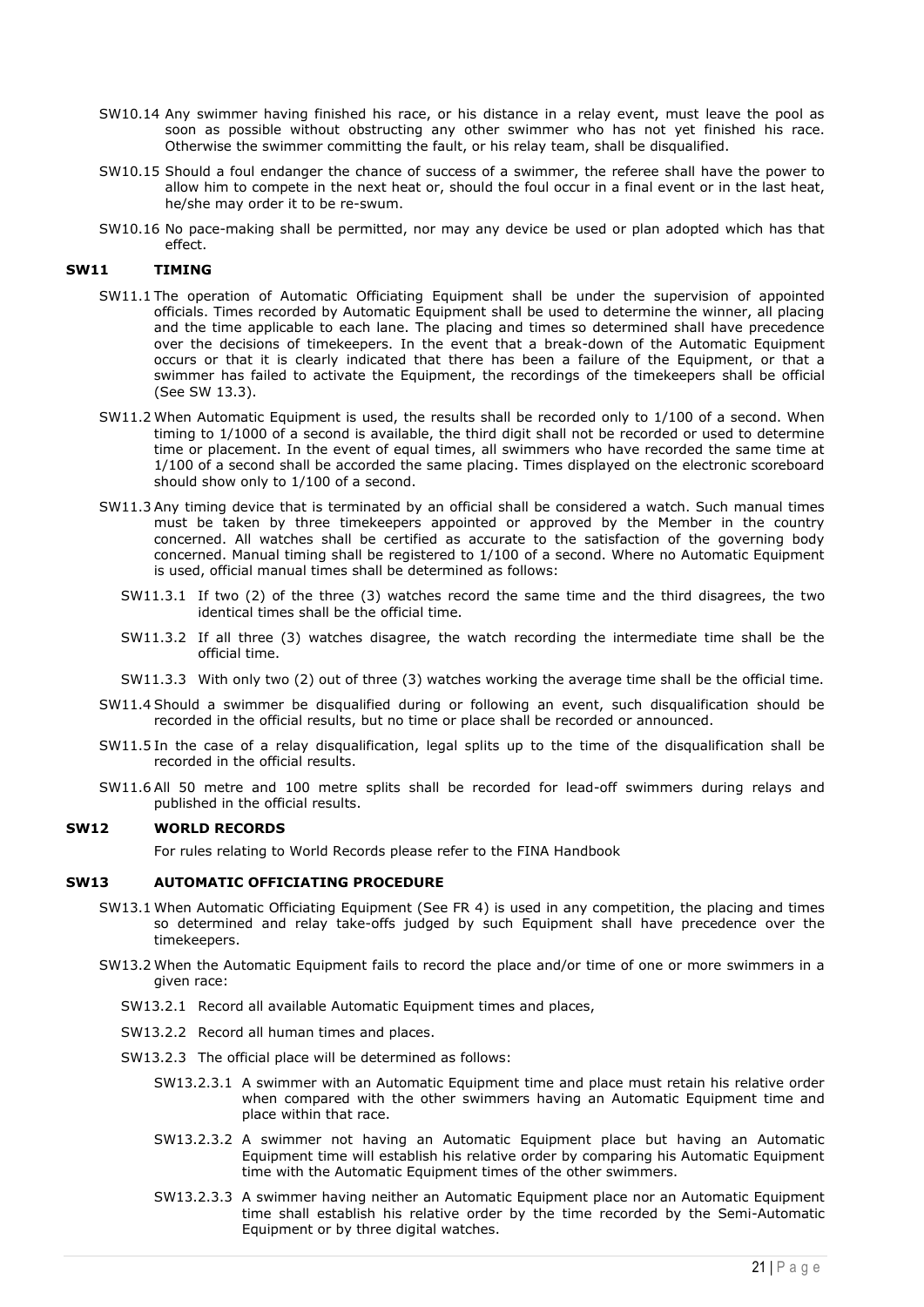SW13.3 The official time will be determined as follows:

- SW13.3.1 The official time for all swimmers having an Automatic Equipment time will be that time.
- SW13.3.2 The official time for all swimmers not having an Automatic Equipment time will be the three digital watches or the Semi-Automatic Equipment time.
- SW13.4 To determine the relative order of finish for the combined heats of an event, proceed as follows:
	- SW13.4.1 The relative order of all swimmers will be established by comparing their official times.
	- SW13.4.2 If a swimmer has an official time which is tied with the official time(s) of one or more swimmers, all swimmers having that time shall be tied in their relative order of finish in that event.

#### <span id="page-21-0"></span>**AGE GROUP RULES – SWIMMING**

**SWAG1 Federations may adopt their own Age Group rules, using FINA technical rules.**

# **FINA Open Water Swimming Rules 2013-2017**

All World Championships, World Cups, and FINA competitions shall be governed by the rules of FINA with the following exceptions and additions.

#### **OWS1 DEFINITIONS**

OWS1.1 OPEN WATER SWIMMING shall be defined as any competition that takes place in rivers, lakes, oceans or water channels except for 10km events.

OWS1.1.1 MARATHON SWIMMING shall be defined as any 10km event in open water competitions.

OWS1.2 The age limit for all FINA Open Water Swimming events must be at least 14 years of age. The age for all competitors will be considered as at 31st December of the year of the competition.

# **OWS2 OFFICIALS**

The following officials shall be appointed at Open Water Swimming competitions:

- A Chief Referee (one per race)
- Referees (2 minimum, additional Referees proportional to race entries)
- Chief Timekeeper plus 2 Timekeepers
- Chief Finish Judge plus 2 Finish Judges
- Safety Officer
- Medical Officer
- Course Officer
- Clerk of the Course

• Chief Race Judge & Race Judges (one per competitor) except for events with a course of 10 km or less

- Turn Judges (one per alteration of Course)
- Starter
- Announcer
- Recorder

# **OWS 3 DUTIES OF OFFICIALS**

THE CHIEF REFEREE shall:

OWS3.1Have full control and authority over all officials and shall approve their assignments and instruct them regarding all special features or regulations related to the competition. The Referee shall enforce all the Rules and decisions of FINA and shall decide all questions relating to the actual conduct of the competition, the final settlement of which is not otherwise covered by these Rules.

OWS3.2Have authority to intervene in the competition at any stage to ensure that FINA Rules are observed.

- OWS3.2.1 In case of hazardous conditions that jeopardize the safety of the swimmers and the officials, in conjunction with the Safety Officer he can stop the race.
- OWS3.3Adjudicate on all protests related to the competition in progress.

OWS3.4Give a decision in cases where the judges' decision and times recorded do not agree.

- OWS3.5Signal to swimmers, by raised flag and short blasts on a whistle, that the start is imminent and when satisfied indicate by pointing the flag at the Starter that the competition may commence.
- OWS3.6Disqualify any swimmer for any violation of the Rules that he personally observes or which is reported to him by other authorised officials.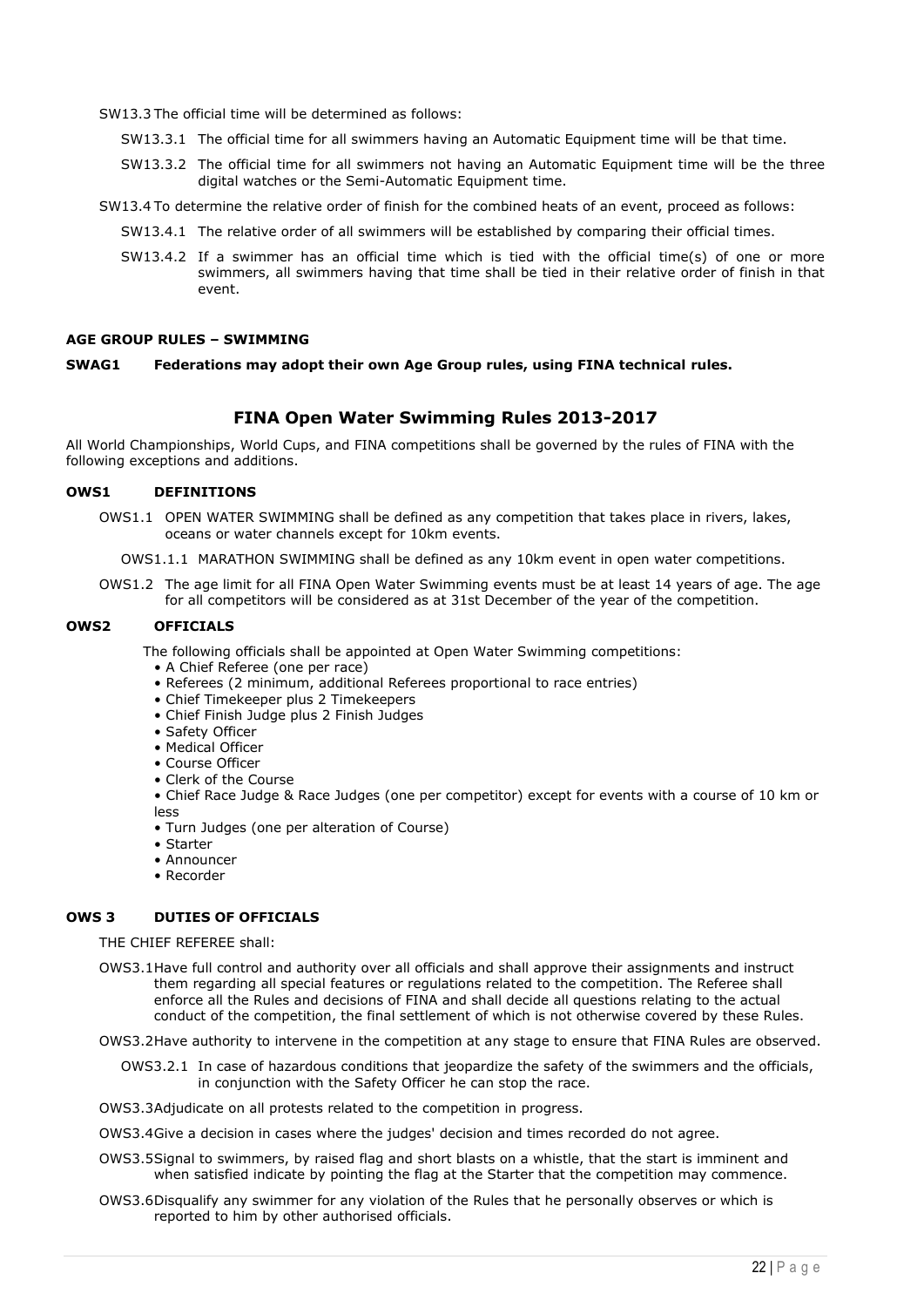- OWS3.7Ensure that all necessary officials for the conduct of the competition are at their respective posts. He may appoint substitutes for any who are absent, incapable of acting or found to be inefficient. He may appoint additional officials if considered necessary.
- OWS3.8Receive all reports prior to the start of the race and at the conclusion of the race from the Clerk of the Course, Recorder, Course Officer and Safety Officer to ensure all swimmers are accounted for.

THE REFEREES shall:

OWS3.9Have authority to intervene in competition at any stage to ensure that FINA Rules are observed.

OWS3.10 Disqualify any swimmer for any violation of the Rules that he personally observes.

THE STARTER shall:

OWS3.11 Start the race in accordance to OWS 4 following the signal by the Chief Referee.

THE CHIEF TIMEKEEPER shall:

OWS3.12 Assign at least two Timekeepers to their positions for the start and finish.

- OWS3.13 Ensure that a time check is made to allow all persons to synchronise their watches with the official running clocks 15 minutes before start time.
- OWS3.14 Collect from each Timekeeper a card showing the time recorded for each swimmer, and, if necessary, inspect their watches.

OWS3.15 Record or examine the official time on the card for each swimmer.

TIMEKEEPERS shall:

- OWS3.16 Take the time of each swimmer assigned. The watches must have memory and print out capability and shall be certified correct to the satisfaction of the Management Committee.
- OWS3.17 Start their watches at the starting signal, and only stop their watches when instructed by the Chief Timekeeper.
- OWS3.18 Promptly after each finish record the time and swimmers' number on the timecard and turn it over to the Chief Timekeeper.

Note: When Automatic Officiating Equipment is used, the same complement of hand timers is to be used.

THE CHIEF JUDGE shall:

- OWS3.19 Assign each Judge to a position.
- OWS3.20 Record and communicate any decision received from the Referees during the competition.
- OWS3.21 Collect after the race, signed results sheets from each Judge and establish the result and placing which shall be sent directly to the Chief Referee.

FINISH JUDGES (three) shall:

OWS3.22 Be positioned in line with the finish where they shall have at all times a clear view of the finish.

OWS3.23 Record after each finish the placing of the swimmers according to the assignment given.

Note: Finish Judges shall not act as Timekeepers in the same event.

THE CHIEF RACE JUDGE shall:

- OWS 3.24 Confirm to each race judge their escort boat and instruct them in their duties.
- OWS 3.25 Record and communicate any decision received from the Referees during the competition.
- OWS 3.26 Collect after the race, signed sheets from each Race Judge of their observations during the race which shall be sent directly to the Chief Referee.

EACH RACE JUDGE shall:

- OWS3.27 Be positioned in an escort safety craft (where applicable), assigned by random draw prior to the start, so as to be able to observe, at all times, his appointed swimmer.
- OWS3.28 Ensure at all times that the Rules of competition are complied with, violations being recorded in writing and reported to a Referee at the earliest opportunity.
- OWS3.29 Have the power to order a swimmer from the water upon expiry of any time limit so ordered by the Referee.
- OWS3.30 Ensure that his appointed swimmer does not take unfair advantage or commit unsporting impediment on another swimmer and if the situation requires instruct a swimmer to maintain clearance from any other swimmer.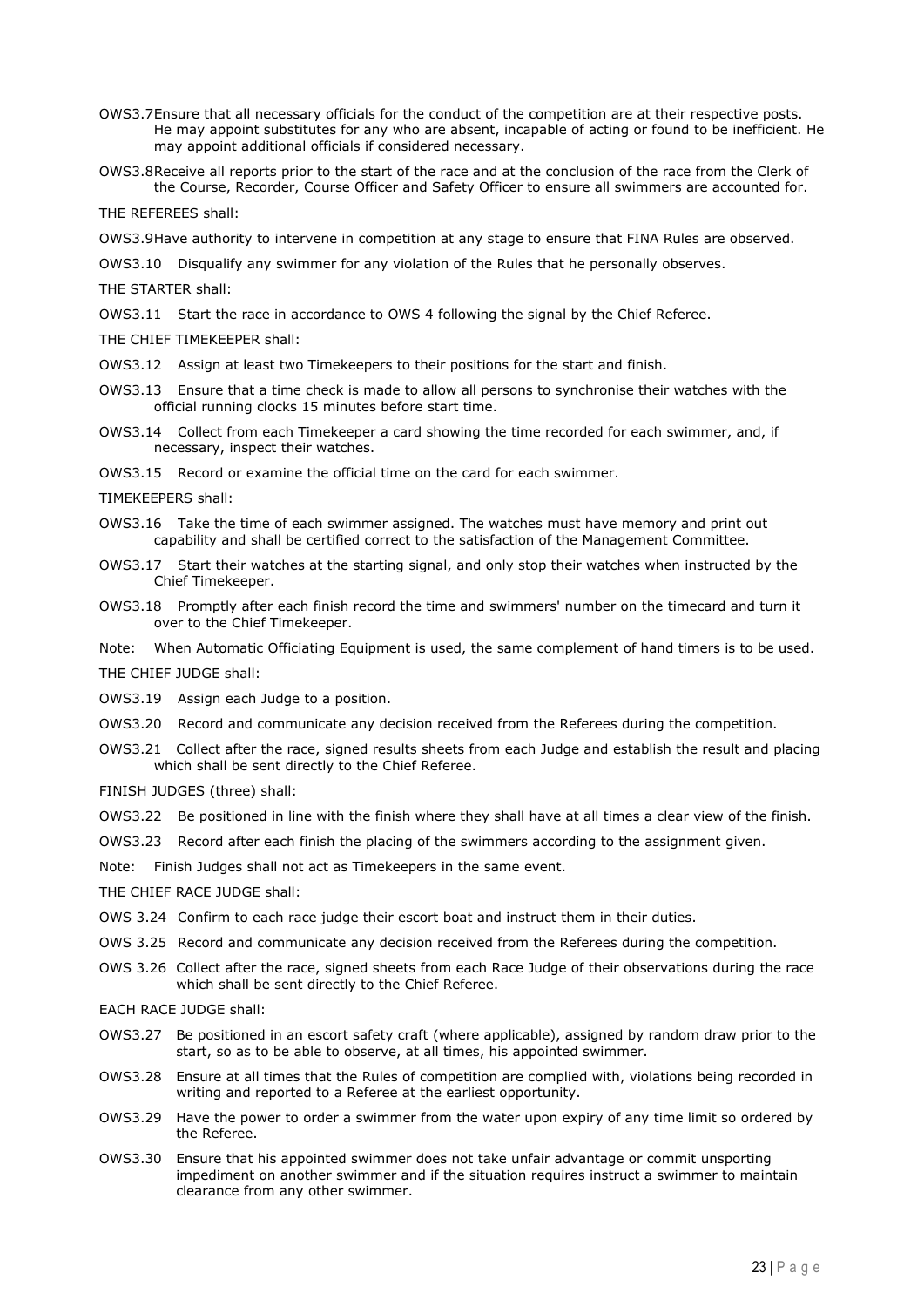TURN JUDGES shall:

- OWS3.31 Be positioned so as to ensure all swimmers execute the alterations in course as indicated in the competition information documents and as given at the pre-race briefing.
- OWS3.32 Record any infringement of the turn procedures on the record sheets provided and indicate the infringement at the time by blasts on a whistle, then immediately communicate the infringement to the Chief Referee.
- OWS3.33 Promptly upon completion of the event deliver the signed record sheet to the Chief Race Judge.

THE SAFETY OFFICER shall:

- OWS3.34 Be responsible to the Referee for all aspects of safety related to the conduct of the competition.
- OWS3.35 Check that the entire course, with special regard to the start and finish areas, is safe, suitable, and free of any obstruction.
- OWS3.36 Be responsible for ensuring that sufficient powered safety craft are available during the competition so as to provide full safety backup to the escort safety craft.
- OWS3.37 Provide prior to the competitions to all swimmers a tide/current chart clearly indicating the time of tide changes on the course and showing the effect of tides or current on a swimmer's progress along the course.
- OWS3.38 In conjunction with the Medical Officer advise the Referee if, in their opinion, conditions are unsuitable for staging the competition and make recommendations for the modification of the course or the manner in which the competition is conducted.

THE MEDICAL OFFICER shall:

- OWS3.39 Be responsible to the Referee for all medical aspects related to the competition and competitors.
- OWS3.40 Inform the local medical facilities of the nature of the competition and ensure that any casualties can be evacuated to medical facilities at the earliest opportunity.
- OWS3.41 In conjunction with the Safety Officer, advise the Referee if, in their opinion, conditions are unsuitable for staging the competition and make recommendations for the modification of the course or the manner in which the competition is conducted.

THE COURSE OFFICER shall:

- OWS3.42 Be responsible to the Management Committee for the correct survey of the course.
- OWS3.43 Ensure the start and finish areas are correctly marked and all equipment has been correctly installed and, where applicable, is in working order.
- OWS3.44 Ensure all course alteration points are correctly marked, and manned prior to the commencement of the competition.
- OWS3.45 With the Referee and Safety Officer inspect the course and markings prior to the commencement of competition.
- OWS3.46 Ensure that Turn Judges are in position prior to the start of the competition and report this to the Referees.

# THE CLERK OF THE COURSE shall:

- OWS3.47 Assemble and prepare competitors prior to each event and ensure proper reception facilities at the finish are available for all competitors.
- OWS3.48 Ensure each competitor is identified correctly with their race number and that all swimmers have trimmed fingernails and toenails and are not wearing any jewellery, including watches.
- OWS3.49 Be certain all swimmers are present, in the assembly area, at the required time prior to the start.
- OWS3.50 Keep swimmers and officials informed of the time remaining before the start at suitable intervals until the last five minutes, during which one-minute warnings shall be given.
- OWS3.51 Be responsible for ensuring that all clothing and equipment left in the start area is transported to the finish area and kept in safekeeping.
- OWS3.52 Ensure that all competitors leaving the water at the finish have the basic equipment required for their well being should their own attendants not be present at that time.

THE RECORDER shall:

- OWS3.53 Record withdrawals from the competition, enter results on official forms, and maintain record for team awards as appropriate.
- OWS3.54 Report any violation to the Chief Referee on a signed card detailing the event, and the rule infringement.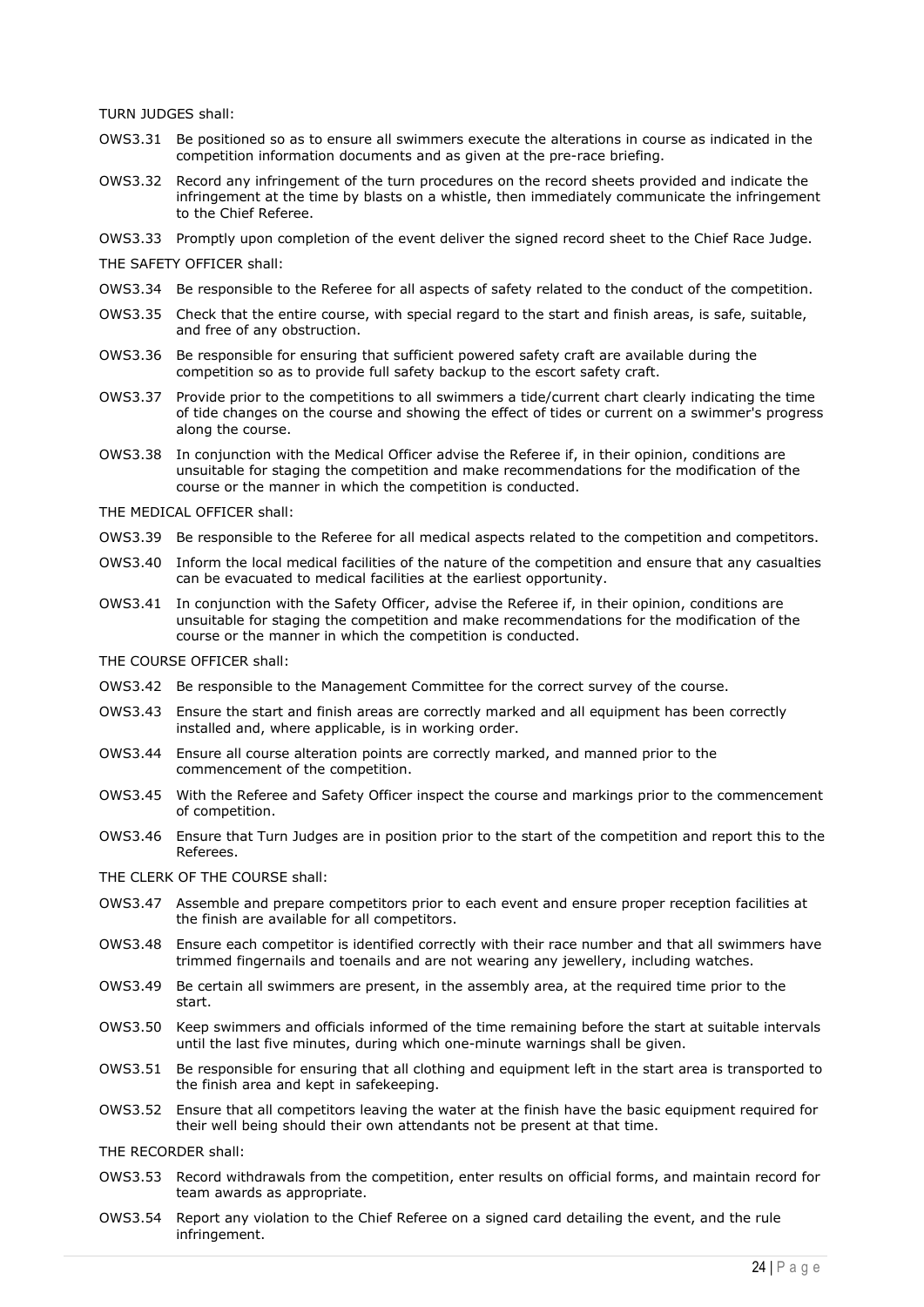# EACH FEEDING PLATFORM JUDGE shall:

OWS 3.55 Be responsible for the management of the activity and the swimmers authorised representatives present on the platform, in accordance with FINA rules.

## **OWS4 THE START**

- OWS4.1All Open Water competitions shall start with all competitors standing on a fixed platform or in water depth sufficient for them to commence swimming on the start signal.
	- OWS4.1.1 When starting from a fixed platform competitors shall be assigned a position on the platform, as determined by random draw.
- OWS4.2The Clerk of the Course shall keep competitors and officials informed of the time before start at suitable intervals and at one-minute intervals for the last five minutes.
- OWS4.3When the numbers of entries dictate the start shall be segregated in the Men's and Women's competitions. The Men's events shall always start before the Women's events.
- OWS4.4The start line shall be clearly defined by either overhead apparatus or by removable equipment at water level.
- OWS4.5The Referee shall indicate by a flag held upright and short blasts on a whistle when the start is imminent and indicate that the competition is under Starter's orders by pointing the flag at the starter.
- OWS4.6The Starter shall be positioned so as to be clearly visible to all competitors.
	- OWS4.6.1 On the Starter's command "take your marks" they shall take up a starting position immediately in line with the start line where a platform is not used, or with at least one foot at the front of the platform.
	- OWS4.6.2 The Starter will give the starting signal when he considers all swimmers are ready.
- OWS4.7The start signal shall be both audible and visual.
- OWS4.8 If in the opinion of the Referee an unfair advantage has been gained at the start the offending competitor will be given a yellow or red flag in accordance with OWS 6.3.
- OWS4.9All escort safety craft shall be stationed prior to the start so as not to interfere with any competitor, and if picking up their swimmer from behind shall navigate in such a way as not to manoeuver through the field of swimmers.
- OWS4.10 Although they may start together, in all other respects the men's and women's competitions shall be treated as separate events.

## **OWS5 THE VENUE**

- OWS5.1World Championships and FINA competitions shall be for Open Water distances, 25 kilometres, 10 kilometres and 5 kilometres, conducted at a venue and course approved by FINA.
- OWS5.2The course shall be in water that is subject to only minor currents or tide and may be salt or fresh water.
- OWS5.3A certificate of suitability for use of the venue shall be issued by the appropriate local health and safety authorities. In general terms the certification must relate to water purity and to physical safety from other considerations.
- OWS5.4The minimum depth of water at any point on the course shall be 1.40 meter.
- OWS5.5The water temperature should be a minimum of 16°C and a maximum of 31°C. It should be checked the day of the race, 2 hours before the start, in the middle of the course at a depth of 40 cm. This control should be done in the presence of a Commission made up of the following persons present: a Referee, a member of the Organising Committee and one coach from the teams present designated during the Technical Meeting.

OWS 5.5.1 The Safety Officer shall monitor temperature conditions periodically during the race.

- OWS5.6All turns/alterations of the course shall be clearly indicated. Directional Buoys which are alterations of the course shall be of a different colour to guidance buoys.
- OWS5.7A clearly marked craft or platform, containing a Turn Judge, shall be positioned at all alterations of course in such a manner as not to obstruct a swimmer's visibility of the turn.
- OWS5.8All Feeding Platforms, turning apparatus and Turn Judges craft/platforms shall be securely fixed in position and not be subject to tidal, wind or other movements.
- OWS5.9The final approach to the finish shall be clearly defined with markers of a distinctive colour, and shall comprise the boundary of the course.
- OWS5.10 The finish shall be clearly defined and marked by a vertical face.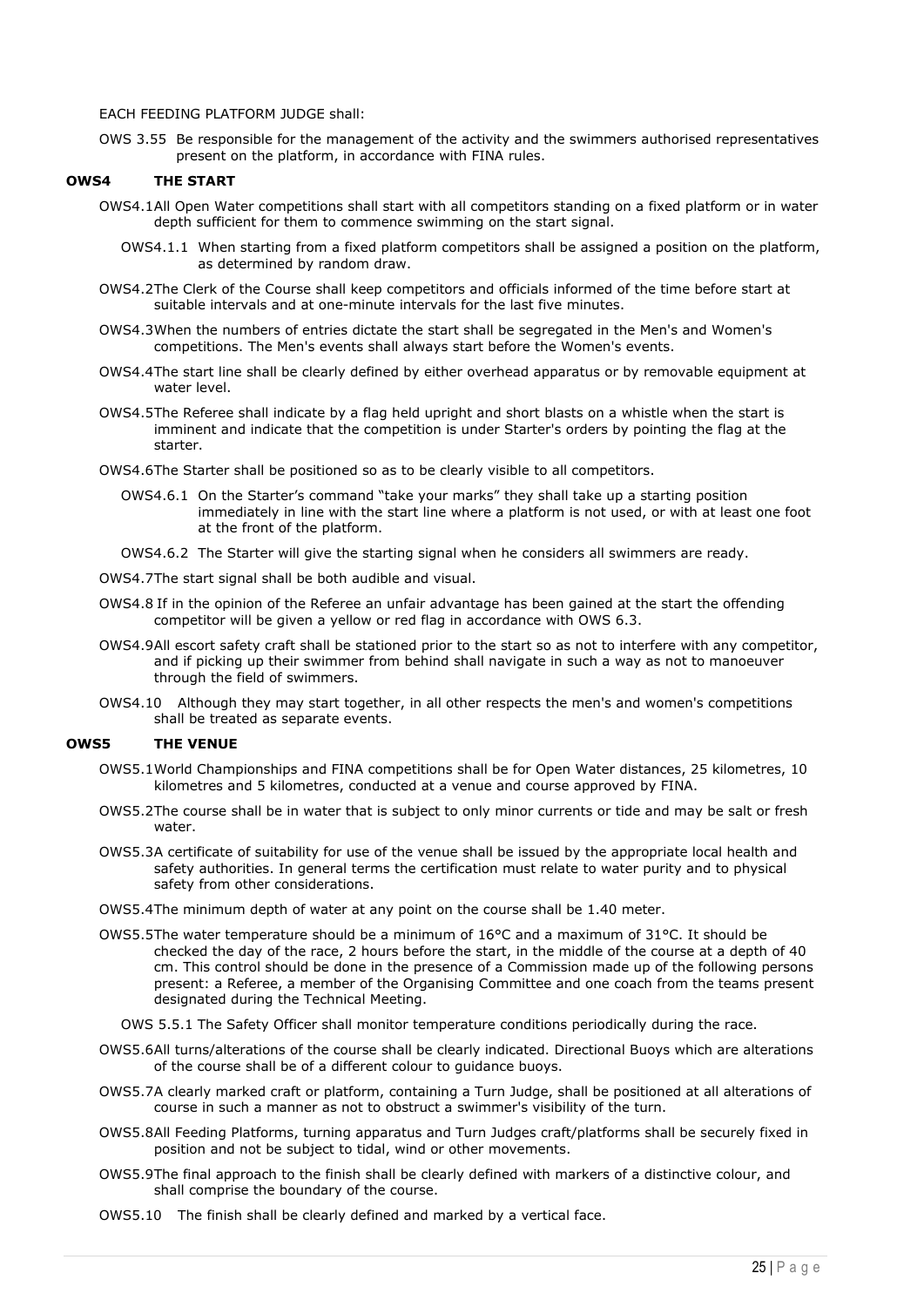# **OWS6 THE RACE**

- OWS6.1All Open Water competitions shall be Freestyle events and swimmers are required to complete the whole course, respecting all designated turning buoys and course boundaries.
- OWS6.2Race Judges shall instruct any swimmer who is, in their opinion, taking unfair advantage by pacing or slip streaming with the escort craft to move clear.

#### OWS6.3Disqualification Procedure

OWS6.3.1 If in the Opinion of the Chief Referee or Referees, any swimmer, or swimmer's approved representative, or escort safety craft, takes advantage by committing any violation of the rules or by making intentional contact with any swimmer, the following proceeding shall apply:

1st Infringement:

A yellow flag and a card bearing the swimmer's number shall be raised to indicate and to inform the swimmer that he is in violation of the Rules. 2nd Infringement:

A red flag and a card bearing the swimmer's number shall be raised by the Referee (OWS 3.6) to indicate and to inform the swimmer that he is for the second time in violation of the Rules. The swimmer shall be disqualified. He must leave the water immediately and be placed in an escort craft, and take no further part in the race.

- OWS6.3.2 If in the opinion of a Referee, an action of a swimmer or an escort safety craft, or a swimmer's approved representative is deemed to be 'unsporting' the referee shall disqualify the swimmer concerned immediately.
- OWS6.4Escort safety craft shall manoeuver so as not to obstruct or place them directly ahead of any swimmer and not take unfair advantage by pacing or slip streaming.
- OWS6.5Escort safety craft shall attempt to maintain a constant position so as to station the swimmer at, or forward of, the mid-point of the escort safety craft.
- OWS6.6Standing on the bottom during a race shall not disqualify a swimmer but they may not walk or jump.
- OWS6.7With the exception of Rule OWS 6.6 above swimmers shall not receive support from any fixed or floating object and shall not intentionally touch or be touched by their escort safety craft or crew therein.
	- OWS6.7.1 Rendering assistance by an official medical officer to a swimmer in apparent distress should always supersede official rules of disqualification through "intentional contact" with a swimmer (Rule OWS 3.1).
- OWS6.8For races where escort boats are used, each escort craft shall contain: a Race Judge, a person of the swimmers choice, and the minimum crew required to operate the escort craft.
	- OWS 6.8.1 Each escort craft shall display the swimmers competition number so as to be easily seen from either side of the escort craft and the national flag of the swimmer's Federation.
- OWS6.9Each safety craft shall contain appropriately qualified safety personnel and the minimum crew required to operate the safety craft.
- OWS6.10 No swimmer shall be permitted to use or wear any device which may be an aid to their speed, endurance or buoyancy. Approved swimsuit, goggles, a maximum of two (2) caps, nose clip and earplugs may be used.
- OWS6.11 Swimmers shall be allowed to use grease or other such substances providing these are not, in the opinion of the Referee, excessive.
- OWS6.12 The pacing of a swimmer by another person entering the water is not permitted.
- OWS6.13 Coaching and the giving of instructions by the approved swimmer's representative on the feeding platform or in the escort safety craft is permitted. No whistle shall be allowed.
- OWS6.14 All swimmers shall have their competition number clearly displayed in waterproof ink on their upper back, arms and hands.
- OWS6.15 No objects can be thrown from the feeding platform to the swimmers, including sustenance. The swimmers shall receive their feeding directly from their representative by a feeding pole or by hand.
- OWS6.16 Feeding poles are not to exceed 5m in length when extended. No objects, rope or wire may hang off the end of feeding poles except national flags. National flags are allowed to be attached to the feeding pole but may not exceed the size of 30cm x 20cm.
- OWS6.17 In all events, time limits shall apply as follows from the finish time of the first swimmers: 15 minutes per 5km (or part thereof) up to a maximum time limit of 120 minutes.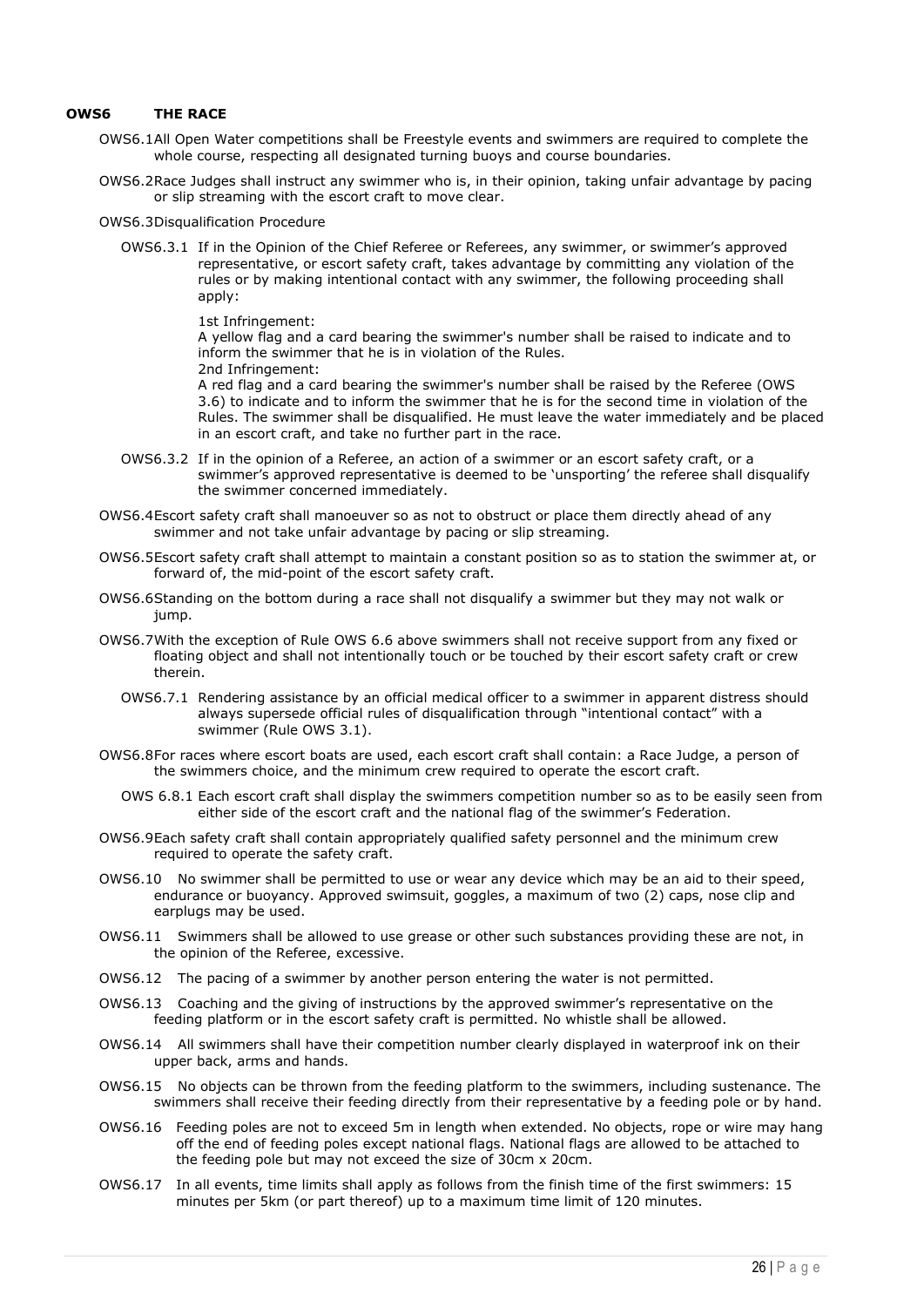- OWS 6.17.1 Competitors who do not finish the course within the time limit shall be removed from the water except that the Referee may allow a competitor outside the time limit to complete the course but not be eligible for any points or prizes.
- OWS6.18 Emergency Abandonment
	- OWS6.18.1 In cases of emergency abandonment of races of 10 km or less, the race will be restarted from the beginning at the earliest possible moment.
	- OWS6.18.2In cases of emergency abandonment for any race longer than 10km, where the race has been underway for at least three (3) hours, the final ranking will be as reported by the Chief Referee. If 3 hours of the race has not been completed, it will be restarted from the beginning at the earliest moment possible.

# **OWS7 THE FINISH OF THE RACE**

- OWS7.1The area leading to the finish apparatus should be clearly marked by rows of buoys which narrow as they get closer to the finish wall. Escort safety craft should be stationed at the approach to and entrance of the finish lane to ensure that only the escort safety craft authorized to do so enter or cross this entrance.
- OWS7.2The finish apparatus should, where possible, be a vertical wall at least 5 metres wide fixed if necessary to floatation devices, securely fastened in place so as not to be moved by wind, tide or the force of a swimmer striking the wall. The finish should be filmed and recorded from each side and above by a video system with slow motion and recall facilities including timing equipment.
	- OWS7.2.1 When automatic Officiating Equipment is used for timing of competitions in accordance with rule SW 11, microchip transponder technology capable of providing split times is mandatory and should be added to the Equipment. Use of microchip transponder technology is mandatory for competitions at the World Championships and Olympic Games. Microchip transponder timing technology will be recorded officially in tenths of seconds. The final places will be determined by the referee based upon the finish judges' report and the finish video tape.
	- OWS7.2.2 It is mandatory for all swimmers to wear a microchip transponder on each wrist throughout the race. If a swimmer loses a transponder the Race Judge or other authorised Official, will immediately inform the Referee who will instruct the responsible Official on the water to issue a replacement transponder. Any swimmer who finishes the race without a transponder will be disqualified.
- OWS7.3The Finish Judges and Timekeepers shall be placed so as to be able to observe the finish at all times. The area in which they are stationed should be for their exclusive use.
- OWS7.4Every effort should be made to ensure that the swimmers' representative can get from the escort safety craft to meet the swimmer as they leave the water.
- OWS7.5Upon leaving the water some swimmers may require assistance. Swimmers should only be touched or handled if they clearly display a need, or ask for assistance.
- OWS7.6A member of the medical team should inspect the swimmers as they leave the water. A chair, in which the swimmer can sit while an assessment is made, should be provided.
- OWS7.7Once cleared by the medical member, swimmers should be given access to refreshment.

# <span id="page-26-0"></span>**FR Facilities Rules 2013-2017**

#### PREAMBLE

The Facilities Rules are intended to provide the best possible environment for **competitive use and training**. These Rules are not intended to govern issues related to the general public. It is the responsibility of the owner or controller of a facility to provide supervision for activities undertaken by the general public.

# <span id="page-26-1"></span>**FR1 GENERAL**

- FR1.1 FINA Olympic Standard Pools. All World Championships (except the Masters World Championships) and Olympic Games must be held in pools that comply with Rules FR 3, FR 6, FR 8, and FR 11.
- FR1.2 FINA General Standard Pools. Other FINA events should be held in FINA Olympic Standard Pools, but the Bureau may waive certain standards for existing pools if they do not materially interfere with the competitions.
- FR1.3 FINA Minimum Standard Pools. All other events held under FINA Rules should be conducted in pools that comply with all of the minimum standards contained within these Facilities Rules.
- FR1.4 In order to protect the health and safety of persons using swimming facilities for the purposes of recreation, training and competition, owners of public pools or pools restricted only to training and competition must comply with the requirements established by law and the health authorities in the country where the pool is situated.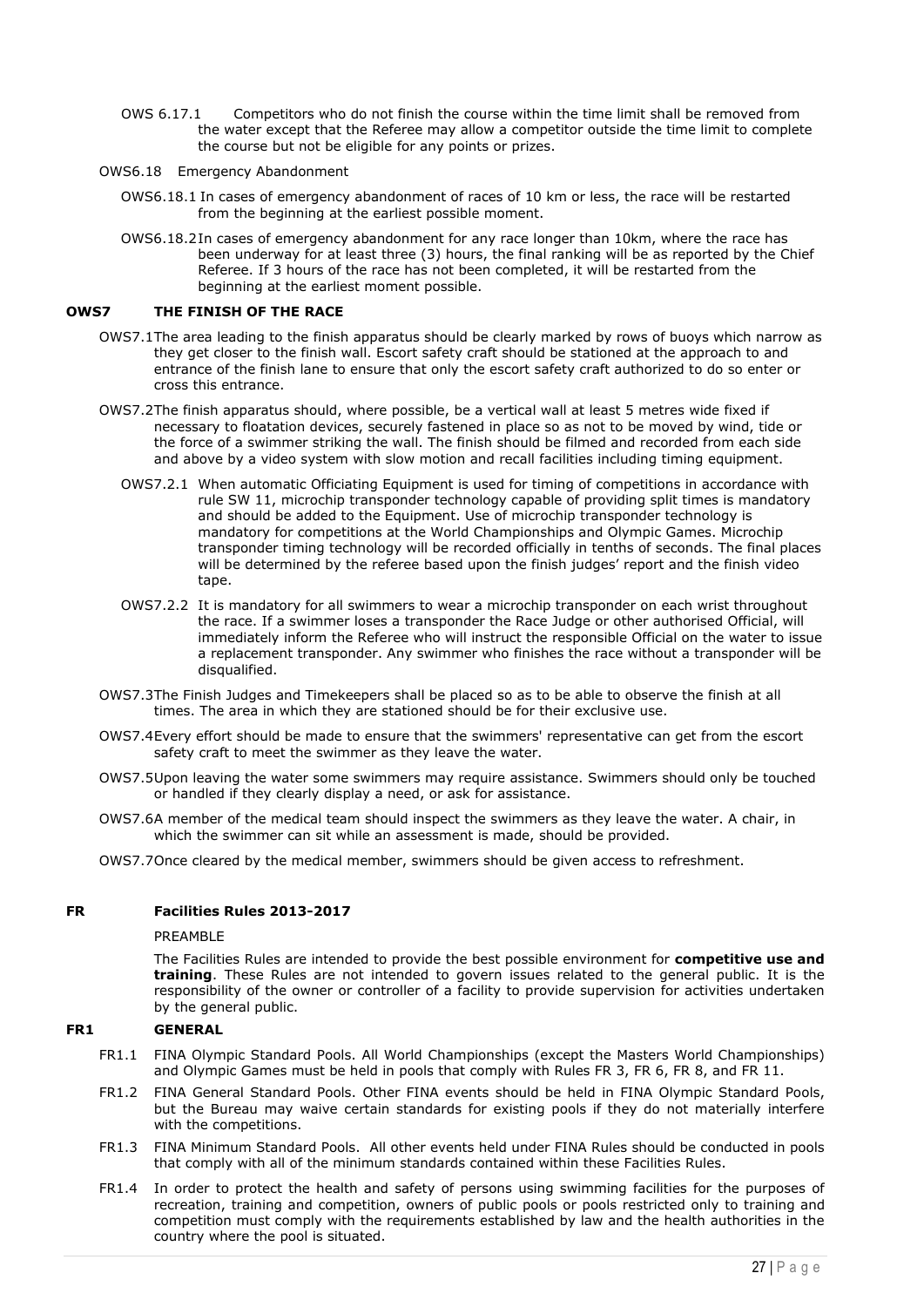FR1.5 New competition equipment (e.g. Starting blocks, lane-ropes, etc.) must be available by 1st January in the year of the Olympic Games and FINA World Championships.

# <span id="page-27-0"></span>**FR2 SWIMMING POOLS**

- FR2.1 LENGTH
	- FR2.1.1 50.000 metres. When touch panels of Automatic Officiating Equipment are used on the starting end, or additionally on the turning end, the pool must be of such length that ensures the required distance of 50.000 metres between the two panels.
	- FR2.1.2 25.000 metres. When touch panels of Automatic Officiating Equipment are used on the starting end, or additionally on the turning end, the pool must be of such length that ensures the required distance of 25.000 metres between the two panels.

#### FR2.2 DIMENSIONAL TOLERANCES

- FR2.2.1 Against the nominal length of 50.000 metres, a tolerance of plus 0.030 metre in each lane minus 0.000 metre on both end walls at all points from 0.300 metre above to 0.800 metre below the surface of the water is allowed. These measurements should be certified by a surveyor or other qualified official, appointed or approved by the Member in the country in which the pool is situated. Tolerances cannot be exceeded when touch panels are installed.
- FR2.2.2 Against the nominal length of 25.000 metres, a tolerance of plus 0.030 metre in each lane minus 0.00 metre on both end walls at all points from 0.300 metre above to 0.800 below the surface of the water is allowed. These measurements should be certified by a surveyor or other qualified official, appointed or approved by the Member in the country, in which the pool is situated. Tolerances cannot be exceeded when touch panels are installed.
- FR2.3 A minimum depth of 1.35 metes, extending from 1.0 metre to at least 6.0 metres from the end wall is required for pools with starting blocks. A minimum depth of 1.0 metre is required elsewhere.
- FR2.4 WALLS
	- FR2.4.1 End walls shall be vertical, parallel and form 90 degree right angles to the swimming course and to the surface of the water. They shall be constructed of solid material, with a non slip surface extending 0.8 metre below the water surface, so as to enable the competitor to touch and push off in turning without hazard.
	- FR2.4.2 Rest ledges along the pool walls are permitted; they must be not less than 1.2 metres below the water surface, and may be 0.1 metre to 0.15 metre wide. Both internal and external ledges are acceptable, however internal ledges are preferred.
	- FR2.4.3 Gutters may be placed on all four walls of the pool. If end wall gutters are installed, they must allow for attachment of touch panels to the required 0.3 metre above the water surface. They must be covered with a suitable grill or screen.
- FR2.5 shall be at least 2.5 metres wide, with two spaces of at least 0.2 metre outside of the first and last lanes.
- FR2.6 LANE ROPES
	- FR2.6.1 In an 8 lane pool, lane ropes shall extend the full length of the course, secured at each end wall to anchor brackets recessed into the end walls. The anchor shall be positioned so that the floats at each end wall of the pool shall be on the surface of the water. Each lane rope will consist of floats placed end-to end having a minimum diameter of 0.10 metre to a maximum of 0.15 metre.

In a swimming pool the colour of the lane ropes should be as follows:

- Two (2) GREEN ropes for lanes 1 and 8
- Four (4) BLUE ropes for lanes 2, 3, 6 and 7
- Three (3) YELLOW ropes for lanes 4 and 5

The floats extending for a distance of 5.0 metres from each end of the pool shall be of RED colour. There shall not be more than one lane rope between each lane. The lane ropes shall be firmly stretched.

- FR2.6.2 At the 15-metre mark from each end wall of the pool the floats shall be distinct in colour from the surrounding floats.
- FR2.6.3 In 50 metre pools the floats shall be distinct to mark 25 metres.
- FR2.6.4 Lane numbers of soft material may be placed on the lane ropes at the start and turning end of the pool.
- FR2.6.5 Lane marking measurements, please read in conjunction with FR 2.6.6 Pool Diagram.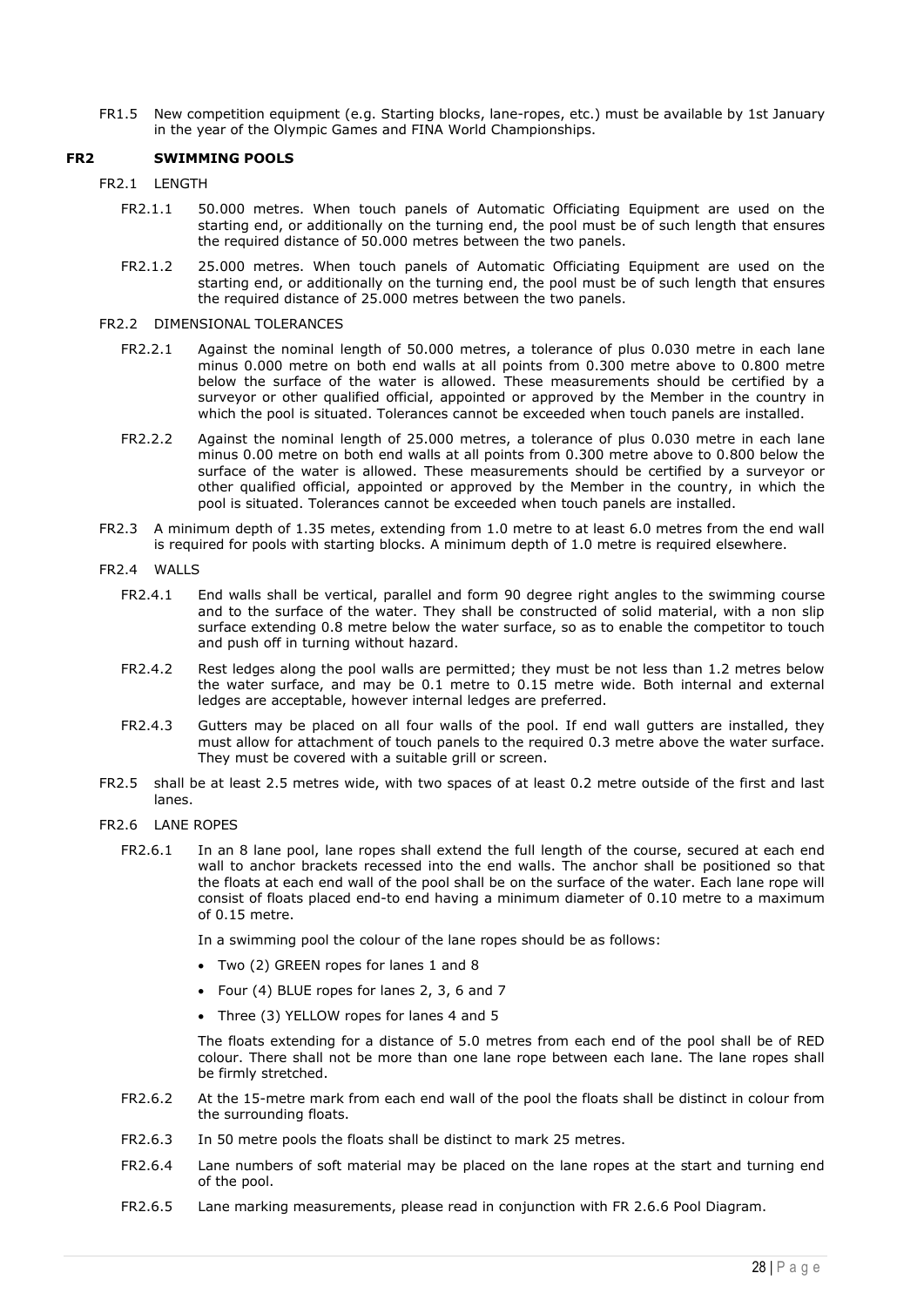- FR2.7 Starting Platforms shall be firm and give no springing effect. The height of the platform above the water surface shall be from 0.5 metre to 0.75 metre. The surface area shall be at least 0.5 metre x 0.5 metre and covered with a non slip material. Maximum slope shall not be more than 10 degrees. The starting platform may have an adjustable setting back plate. An adjustable back stroke starting platform may also be used. The platform shall be constructed so as to permit the gripping of the platform by the swimmer in the forward start at the front and the sides; it is recommended that, if the thickness of the starting platform exceeds 0.04 metre, grips of at least 0.1 metre width on each side and 0.4 metre width in the front be cut out to 0.03 metre from the surface of the platform. Handgrips for the forward start may be installed on the sides of the starting platforms. Handgrips for backstroke starts shall be placed within 0.3 mete to 0.6 metre above the water surface both horizontally and vertically. They shall be parallel to the surface of the end wall and must not protrude beyond the end wall. The water depth from a distance of 0.1 metre to 0.6 metres from the end wall must be 1.35 metres where starting platforms are installed. Electronic read-out boards may be installed under the blacks. Flashing is not allowed. Figures must not move during a backstroke start.
- FR2.8 NUMBERING Each starting block must be distinctly numbered on all four sides, clearly visible. Lane number 0 shall be on the right-hand side when facing the course from the starting end with exception of 50m events, which may start from the opposite end. Touch panels may be numbered on the top part.
- FR2.9 BACKSTROKE TURN INDICATORS Flagged ropes shall be suspended across the pool, 1.8 metres above the water surface, from fixed standards placed 5.0 metres from each end wall. Distinctive marks must be placed on both sides of the pool, and where possible on each lane rope, 15.0 metres from each end wall.
- FR2.10 False Start Rope may be suspended across the pool not less than 1.2 metres above the water level from fixed standards placed 15.0 metres in front of the starting end. It shall be attached to the standards by a quick release mechanism. The rope must effectively cover all lanes when activated.
- FR2.11 WATER TEMPERATURE shall be 25° 28°. During competition the water in the pool must be kept at a constant level, with no appreciable movement. In order to observe health regulations in force in most countries, inflow and outflow is permissible as long as no appreciable current or turbulence is created.
- FR2.12 LIGHTING Light intensity over starting platforms and turning ends shall not be less than 600 lux.
- FR2.13 LANE MARKINGS shall be of a dark contrasting colour, placed on the floor of the pool in the centre of each lane. Width: minimum 0.2 metre, maximum 0.3 metre. Length: 46.0 metres for 50 metre long pools; 21.0 metres for 25 metre long pools. Each lane line shall end 2.0 metres from the end wall of the pool with a distinctive cross line 1.0 metre long and of the same width as the lane line. Target lines shall be placed on the end walls or on the touch panels, in the centre of each lane, of the same width as the lane lines. They shall extend without interruption from the deck edge (curb), to the floor of the pool to a maximum of 3 metres. A cross line 0.5 metre long shall be placed 0.3 metre below the water surface, measured to the centre point of the cross line. For 50m pools constructed after 1 January 2006, cross lines 0.5 metre long shall be placed at the 15 metre mark from each end of the pool. After October 2013 this shall be measured from the end wall to the centre point of the cross line.
- FR2.14 BULKHEADS When a bulkhead serves as an end wall, it must extend the full width of the course and present a solid smooth, non-slippery stable vertical surface on which touch pads may be mounted extending not less than 0.8m below and 0.3m above the surface of the water, and must be free of hazardous openings above or below the waterline which may be penetrated by a swimmer's hands, feet, toes or fingers. A bulkhead must be of a design that provides for the free movement of officials along its length without such movement creating any appreciable current or water turbulence.

# <span id="page-28-0"></span>**FR4 AUTOMATIC OFFICIATING EQUIPMENT**

- FR4.1 Automatic and Semi-Automatic Officiating Equipment records the elapsed time of each swimmer and determines the relative place in a race. Judging and timing shall be to 2 decimal places (1/100 of a second). Equipment that is installed shall not interfere with the swimmers' starts, turns, or the function of the overflow system.
- FR4.2 The Equipment must:
	- FR4.2.1 Be activated by the starter.
	- FR4.2.2 Have no exposed wires on the pool deck, if possible.
	- FR4.2.3 Be able to display all recorded information for each lane by place and by lane.
	- FR4.2.4 Provide easy digital reading of a swimmer's time.

## FR4.3 STARTING DEVICES

FR4.3.1 The starter shall have a microphone for oral commands.